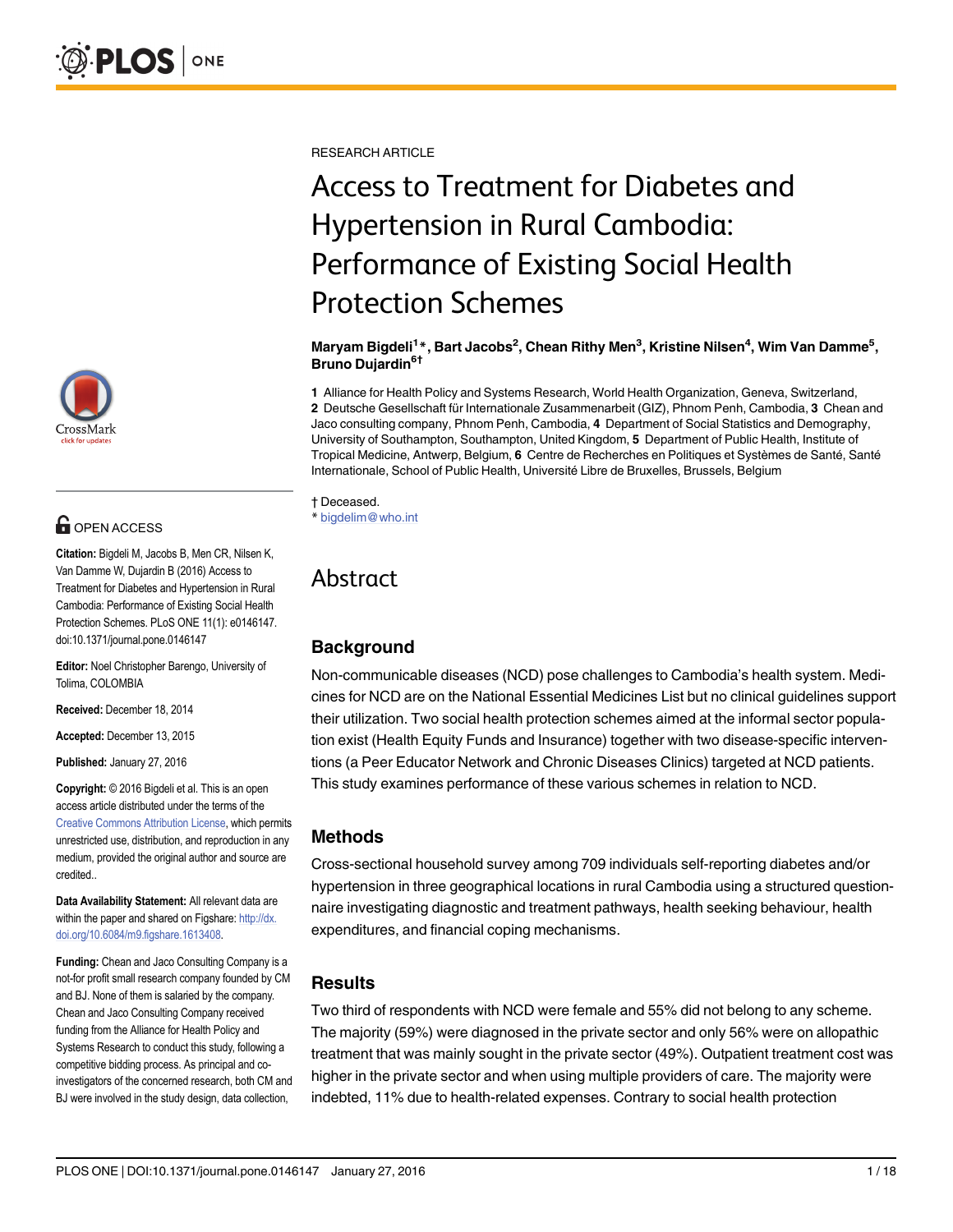<span id="page-1-0"></span>

analysis, decision to publish and preparation of the manuscript. However, this involvement was free of any conflict of interest. CM and BJ's respective contributions are stated in the "authors contributions" section.

Competing Interests: The authors have declared that no competing interests exist.

## schemes, disease-specific interventions offered better access to allopathic treatment and provided medicines in accordance with NEML.

## **Conclusion**

The benefit packages of existing social health protection schemes and services in the public health sector should be adjusted to cater for the needs of people living with NCD in rural Cambodia. Initiatives that offer active disease management strategies and promote patients and community participation appear more successful in increasing treatment adherence and decreasing the risk of financial hardship.

## Introduction

Chronic, non-communicable diseases (NCD) are a leading cause of mortality worldwide [\[1](#page-14-0), [2](#page-14-0)]. The situation is not dissimilar in Cambodia, a low-income country that undergoes the epidemiological transition with emerging prominence of NCD. A cross-sectional survey conducted in 2005 found a diabetes prevalence of 5–11% amongst adults while 12–25% had hypertension, depending on the place of residence [\[3\]](#page-14-0). A survey in 2010, using a much larger sample, found a prevalence of 3.1% and 12.3% respectively [[4\]](#page-14-0). Of patients with diabetes, 52% had no treatment while the figure for hypertension was 58%. Of diabetes patients on treatment, 58% remained uncontrolled for blood sugar level while 39% of the treated hypertensive patients had no blood pressure measurements [[4\]](#page-14-0).

Non-ommunicable Diseases pose special challenges to health systems geared towards managing infectious diseases and mother and child health services [[5](#page-14-0)–[8](#page-15-0)]. A recent literature review concluded that the health system response to NCD in the Asian Pacific Region is weak and recent at best [[9\]](#page-15-0). Nonetheless, NCD feature prominently as a cause of catastrophic and impoverishing health expenses  $[10-12]$  $[10-12]$  $[10-12]$  $[10-12]$  $[10-12]$ . These costs arise from the requirement for continuous treatment over extended periods with cumulative expenses [\[13](#page-15-0)]. Medicines constitute a substantial proportion of these expenses  $[13-15]$  $[13-15]$  $[13-15]$ . It should be noted that these surveys do not take into account the costs resulting from foregone treatments and consequent comorbidities and complications.

To protect people with NCD from financial hardship, effective social health protection schemes are called for [[13\]](#page-15-0) but results to date appear mixed. A study using survey data gathered during 2002–03 from 35 countries found no financially protective effect of health insurance, nor did enrolment in such scheme improve access to treatment [[15](#page-15-0)]. In India, a government insurance scheme for the poor provided negligible financial protection for NCD as it only covered costs of inpatient admissions but not of outpatient consultations. In Vietnam, health insurance was found to offer limited financial protection–due to co-payments [\[12\]](#page-15-0). China provides for a curious case with reports of increased out-of-pocket expenditures because of insurance  $[16, 17]$  $[16, 17]$  $[16, 17]$  $[16, 17]$  $[16, 17]$  co-existing with protective rural insurance schemes  $[18]$  $[18]$  $[18]$ ; the latter were recently revised to accommodate NCD. In East Asia, subsidised public health services were found not to offer financial protection in Bangladesh [[19](#page-15-0)], similar to findings from India [\[14\]](#page-15-0). None of these studies, however, assessed whether the patients accessed appropriate treatment.

Cambodia is known for innovative health financing schemes aimed at improving access to care and providing financial protection for the poor. They were, however, not designed with the burden of NCD in mind and therefore, it is unclear whether they offer any protection for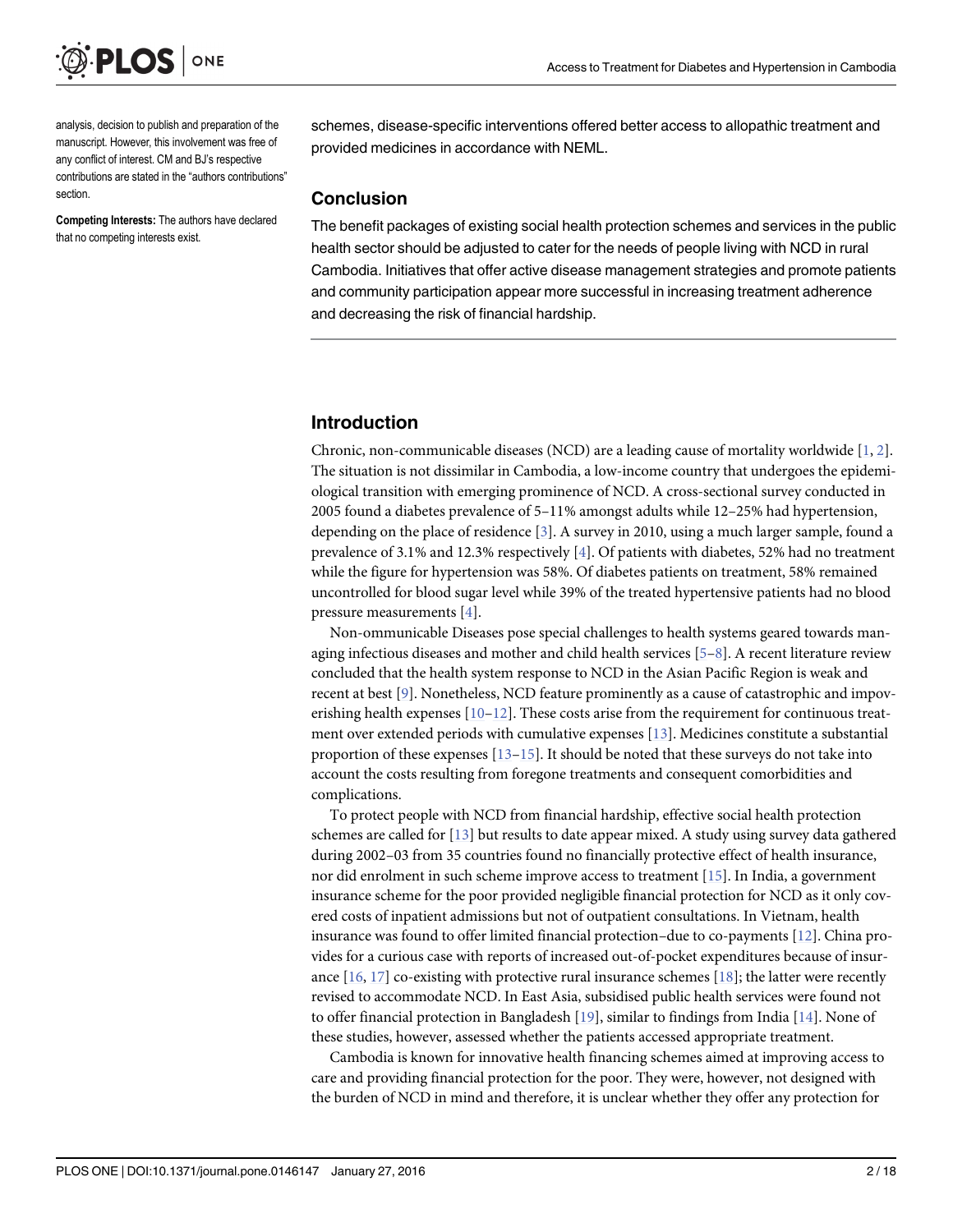<span id="page-2-0"></span>people living with diabetes and hypertension (hereinafter termed NCD patients). This study seeks to answer this question.

## **Background**

Public health services are organized around the Operational Health District (OD) Model through two levels comprising districts and the province. Health districts cover 100,000– 200,000 people and are made up of health centres that cover 10,000–20,000 people and deliver a minimum package of activities (MPA) consisting of preventive services and basic curative care. They are backed by the referral hospital that provides a complementary package of activities (CPA), further classified according to their ability to conduct major surgery. In practice, Cambodia's health sector is dominated by an unregulated private market that is the preferred choice for treatment [\[20](#page-15-0)–[22](#page-15-0)] but constitutes a major source of out-of-pocket expenditures [\[21,](#page-15-0) [22\]](#page-15-0). The 1996 Charter on Health Financing endorsed the introduction of nominal user fees in the public health sector [[23](#page-15-0)] although medicines listed on the National Essential Medicines List (NEML) are available free of charge at the point of care. Cambodia's approach to managing diabetes and hypertension is described in the Second National Strategic Plan for the Prevention and Control of Non-communicable Diseases [\[24](#page-15-0)] and in the guidelines for MPA and CPA at health centre and hospital levels respectively  $[25, 26]$  $[25, 26]$  $[25, 26]$  $[25, 26]$  $[25, 26]$ . At health centre level, services for diabetes consist of screening, health education, counselling and referral to diabetes clinics for diagnosis and treatment. These services are also recommended for patients with high blood pressure, including treatment of simple non-complicated high blood pressure with referral of complicated cases to higher levels of care. However, there are no clinical guidelines for such treatment at both levels, except for a number of specialised clinics. Medicines for treatment of diabetes and hypertension at referral hospitals are however included in the NEML [\[27\]](#page-15-0) although no clinical guidelines support their prescription, dispensing and use.

As mentioned, Cambodia harbours numerous health financing interventions that are geared towards improving access to health services. Of notable interest, and included in this study, are health equity funds and community-based health insurance. While these health financing schemes do not specifically focus on NCD patients, disease specific interventions such as peer education networks and chronic disease clinics are also piloted in the country and specifically target NCD patients.

Health Equity Funds (HEF) are the main social health protection mechanism in Cambodia, covering around 2.6 million people or 93% of the estimated poor people in 2013 [\[28\]](#page-15-0). It is a third party mechanism that reimburses user fees of public health providers for services rendered to eligible poor. The latter are identified nationwide at regular intervals through proxy means testing in accordance with guidelines of the Ministry of Planning [\[29\]](#page-16-0). Following this community-based identification process, eligible poor receive an identification card that provides them with fee waivers at public health facilities. At the time of our study, the HEF operated at 49 hospitals and 458 health centres while they have now been extended nationwide [\[28](#page-15-0)].

Community Based Health Insurances (CBHI) are voluntary non-for-profit health insurance schemes that operate in selected locations in Cambodia. Beneficiaries of CBHI are entitled free health services at the point of care at contracted public health facilities. Currently CBHI covers 95,000 people, less than 1% of the Cambodian population (Personal communication with Isabel Haletz, Social Health Protection Association, December 2014, Phnom Penh Cambodia). There are no specific provisions for chronic conditions in the benefit packages of HEF and CBHI [[29,](#page-16-0) [30](#page-16-0)]; patients covered by these schemes receive the same services as the general population consulting public health facilities.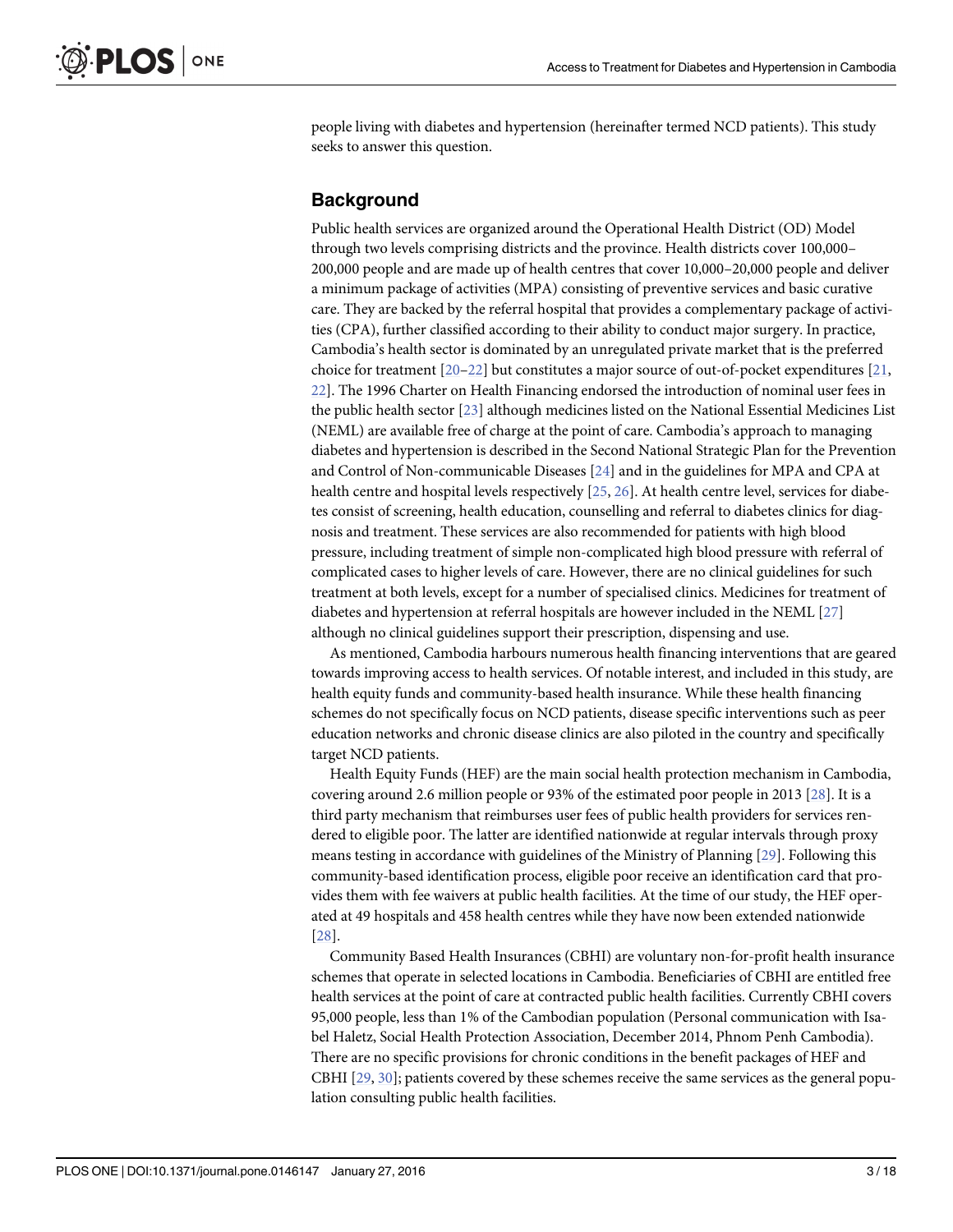<span id="page-3-0"></span>**PLOS** ONE

> At the time of our study, the peer-education network (PEN) was operated by a Cambodian NGO, MoPoTsyo [[31](#page-16-0), [32](#page-16-0)], although it has recently organized to hand-over its operations to Operational Districts in selected locations. Its peer educators are trained concerning their condition and their role and provided with basic equipment and supplies. They organise patient access to services provided by the NGO, receive lab test results and explains them to patients if required. The NGO's role is to coach peer educators, organise lab tests and medical consultations, and facilitate access to medicines through a Revolving Drug Fund. For the latter the NGO procures generic medicines in bulk, based on a pre-defined list, and contracts private pharmacies to sell these with a 15% profit margin. Members pay for all services, although the NGO management ensures that the cost of services and products are lower than prevailing market prices. In 2012, 12496 people were registered with the network [[33](#page-16-0)].

> Chronic Diseases Clinics (CDC) were initiated in Cambodia by an international NGO as an integrated care initiative for people living with HIV, diabetes and hypertension [[34](#page-16-0), [35](#page-16-0)]. They operate only in selected provincial hospitals in 5 provinces. These clinics benefit from additional staff members trained in management of NCD, including medical doctors, counsellors and nurses, as well as improved infrastructure and equipment. Patients receive a unique identifier and medical file after paying a registration fee (US\$1). Initially, they paid a fixed fee for consultation, medicines (3-month course) and diagnostics, with amount of fees differing according to treatment (metformin or glibenclamide) [[35\]](#page-16-0). However, medicines became free of charge after 2005 [[35](#page-16-0)].

A summary of coverage, entitlements and financing under each scheme is provided in Table 1.

## Methods

Ethical approval was obtained from the Cambodian National Ethics Committee for Health Research (0008 NECHR) and the Research Ethics Review Committee of the World Health Organization (RPC 551). This study is part of a broader research project entitled "Access to medicine for chronic non-communicable diseases in rural Cambodia: synergising the district health system, risk protection schemes and socio-cultural factors". Written informed consent was obtained from all study participants during the screening and the interviews. The conceptual framework adopted in this research project is put forward by Bigdeli et al [\[36\]](#page-16-0) and applies

|                                                         | <b>Community-Based</b><br><b>Health Insurance</b>                                                                       | <b>Health Equity Funds</b>                                                                                              | <b>Chronic Disease</b><br><b>Clinic</b>                                                  | <b>Peer Educator Network</b>                                                                                                                                      | No scheme                                                                                                               |
|---------------------------------------------------------|-------------------------------------------------------------------------------------------------------------------------|-------------------------------------------------------------------------------------------------------------------------|------------------------------------------------------------------------------------------|-------------------------------------------------------------------------------------------------------------------------------------------------------------------|-------------------------------------------------------------------------------------------------------------------------|
| Coverage                                                | Voluntary enrolment with<br>premium payment                                                                             | All people living below<br>poverty line                                                                                 | Passive coverage<br>based on<br>attendance,<br>registration fee                          | Voluntary enrolment<br>through peer educator<br>network, enrolment free of<br>charge                                                                              | All Cambodians                                                                                                          |
| <b>Entitlements for</b><br>diabetes and<br>hypertension | Outpatient consultation<br>and 3 days of medicines<br>in public facilities.<br>hospitalisations in public<br>facilities | Outpatient consultation<br>and 3 days of medicines<br>in public facilities.<br>hospitalisations in public<br>facilities | Consultations.<br>medicines.<br>diagnostics in<br>selected public<br>hospitals           | Support to disease<br>management through<br>peers, consultations,<br>diagnostics in public<br>facilities, medicines in<br>private facilities contracted<br>in RDF | Outpatient consultation<br>and 3 days of medicines<br>in public facilities.<br>hospitalisations in public<br>facilities |
| <b>Financing</b>                                        | Insurance premium.<br>Services free of charge<br>at point of care                                                       | Services free of charge                                                                                                 | Fee for package of<br>consultation,<br>diagnostic and<br>3-months course of<br>medicines | Fee for service, including<br>for medicines                                                                                                                       | Fee for service at point<br>of care, medicines free<br>of charge                                                        |

Table 1. Description of schemes and respective entitlements for people with diabetes and hypertension.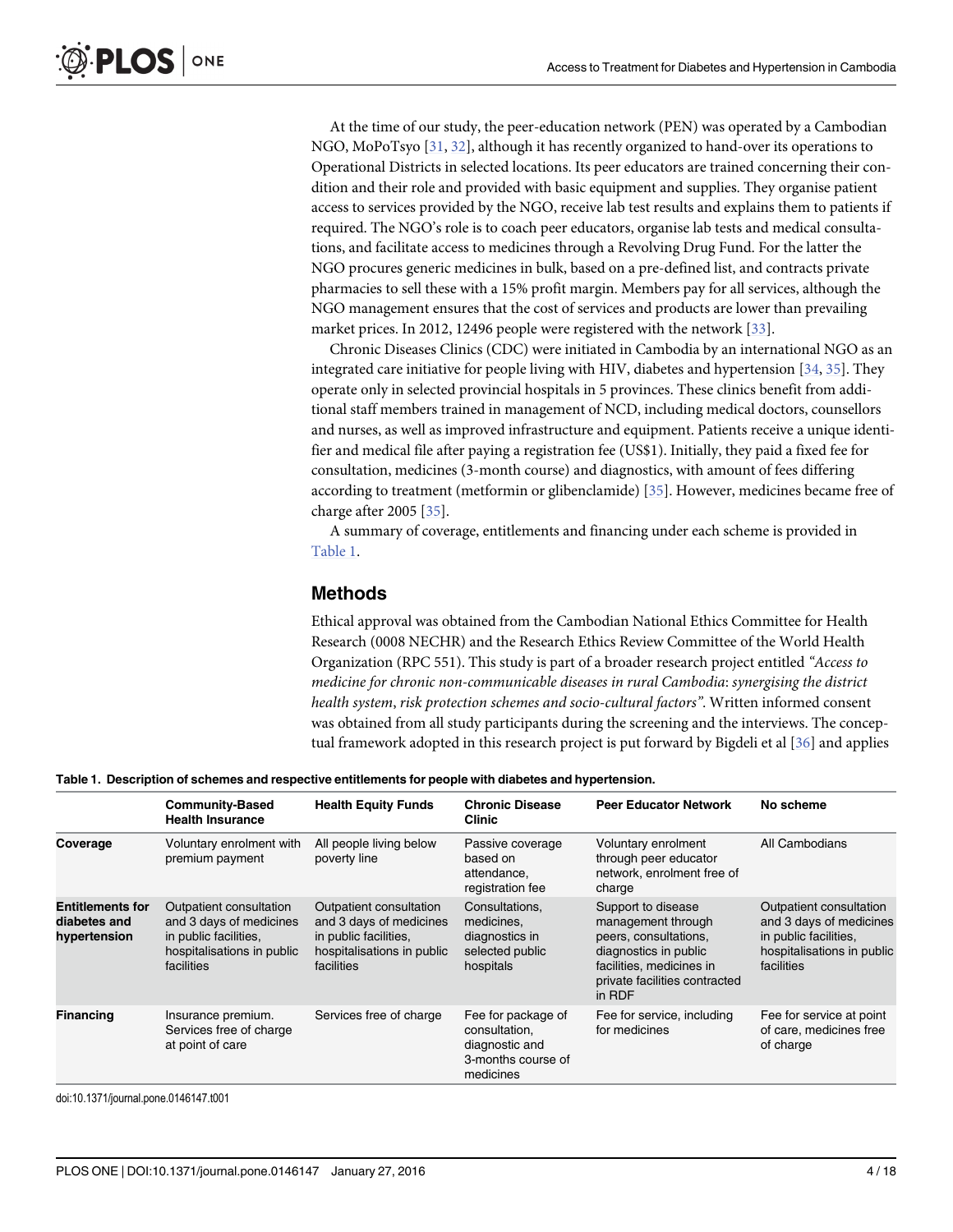<span id="page-4-0"></span>a health system perspective to examine determinants of access to medicines at both demand and supply side. For such in-depth investigation, we adopted a mixed methods approach [\[37](#page-16-0), [38\]](#page-16-0), combining quantitative and qualitative data collection from grey and published documents, a household survey, a facility survey, and in-depth interviews with patients and key informants at district and central level.

This paper reports on the results of the household sample survey, which provides information on access to medicine for NCD patients who are members of social health protection schemes or specific interventions for NCD, financial protection and coping mechanisms. Individuals eligible for inclusion in the sample had to be at least 25 years old, have a clinical diagnosis of diabetes and/ or hypertension.

We sampled from Baray Santuk OD in Kampong Thom province, Kirivong OD in Takeo province and Samrong OD in Oddar Meanchey province. These three ODs were purposively selected because of the presence of social health protection schemes for the rural informal sector population (HEF and CBHI) and/or disease-specific intervention (CDC in the nearest provincial hospital and PEN).

To estimate the sample size according to each OD, the following formula was applied:

$$
n = \frac{t^2 p(1-p)}{m^2} \times D
$$

Whereby n is required sample size, t is 1.96, the critical value for confidence level at 95%, p the estimated diabetes prevalence at 4.5% (0.045), m the margin of error at 3.75% (standard value of 0.0375) and D the design effect (standard value of 2.0).

The formula yielded a sample size of at least 235 individuals per OD or 705 individuals in total.

Because there is no list or registry of individuals with diabetes and hypertension, they cannot be selected directly. To identify individuals eligible for the survey, a rapid screening tool was developed querying adults in each household concerning awareness of disease status for diabetes and/or hypertension and enrolment with any of the concerned schemes (CBHI, HEF, PEN, CDC or None). Using the below formula, it was estimated that 15,653 individuals had to undergo the rapid screening to yield a sample size of 704 individuals:

$$
N=\frac{n}{p}
$$

whereby N is the total number of individuals required for rapid screening, n is sample size of individuals with diabetes/hypertension and p the estimated diabetes prevalence at 4.5%  $(0.045).$ 

The prevalence rate used for sample size calculation was the prevalence of hypertension among CBHI members in Kirivong OD, estimated at 4.5% based on CBHI members records; this prevalence is considered conservative according to King et al [\[3\]](#page-14-0). The number of individuals to be approached for the rapid screening was therefore rounded down to 15,000 in total or 5,000 per OD. Assuming that each household contained two adults, the number of households to be targeted was 7,500 in total or 2,500 per OD.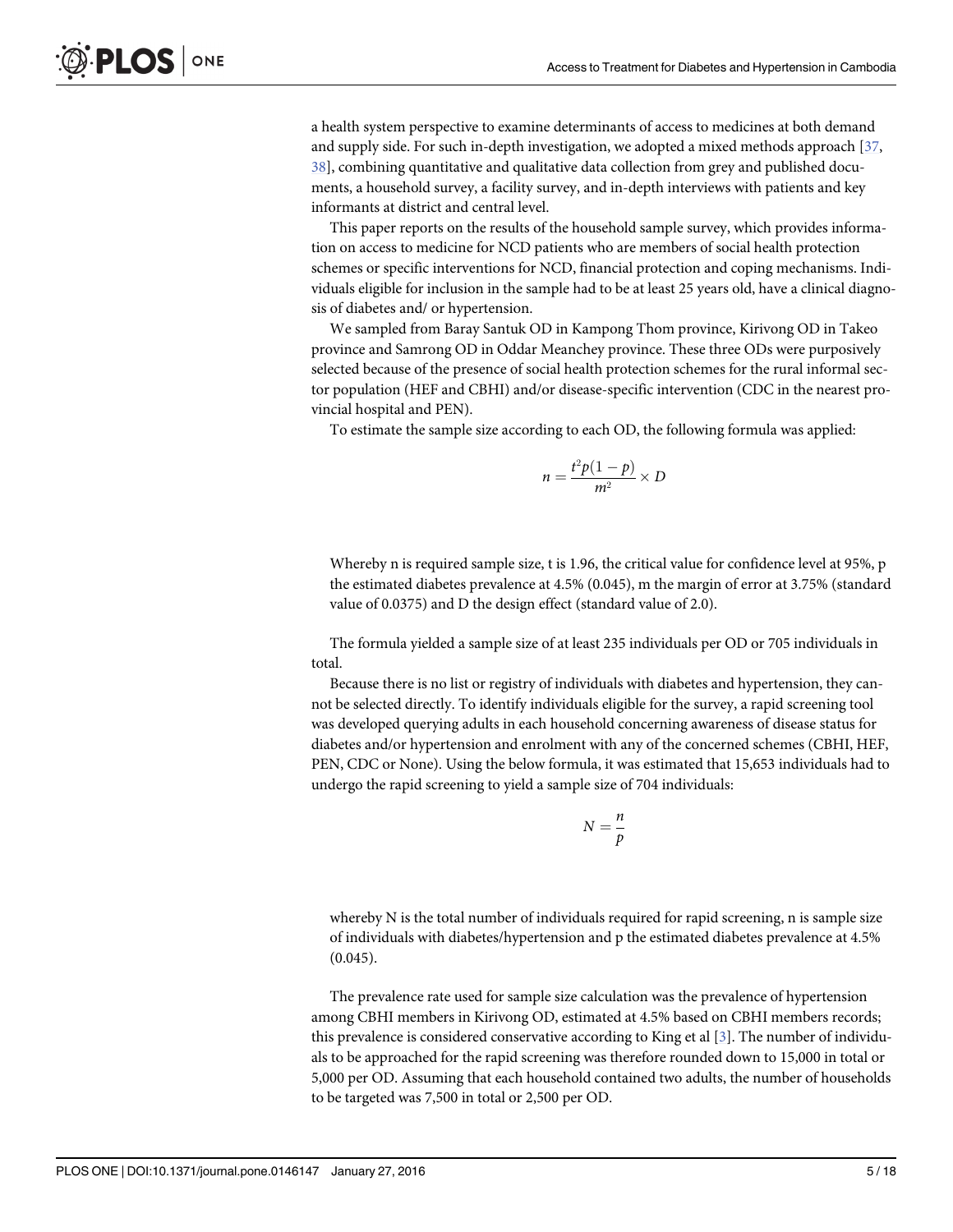The sample of households was selected using two stages cluster sampling. In the first stage, 62 villages in Baray Santuk OD and 60 villages in both Kirivong and Samrong ODs were selected with probability proportional to the size of population in the village. In the second stage, 41 households per village were selected using Simple Random Sampling, for approximately 2,500 households per OD. Accounting for attrition, the final sample for the rapid screening was composed of 7,361 households. Based on the results of the rapid screening questionnaires, 1,444 individuals were found to fulfil the criteria for sample inclusion of which 194 individuals identified with diabetes or diabetes/hypertension and 1,250 with hypertension.

Among these individuals, 750 NCD patients were selected based on disease status. All individuals with diabetes only or diabetes and hypertension were selected to take part of the survey. In the case of hypertension only, a subsample of individuals was selected using a two phases sampling design as follows. First, the 1250 identified patients with hypertension were stratified by OD and by social health protection scheme. Then, 50% of these individuals were selected in each stratum using Simple Random Sampling. The final size of the sample of hypertensive patients were 556 individuals.

Of the 750 individuals with diabetes diabetes/hypertension and hypertension, 709 individuals completed the survey. The remainder 41 were not at their place of residence when visited and no efforts were made to contact them again.

To account for sampling design, three weights were calculated. Weight  $w_{1i}$  corresponds to the first stage of selection:

$$
w_{1i} = \frac{X}{X_i \times n_i}
$$

whereby X is the total number of households per village in a given OD,  $X_i$  is the number of households in village and n is the number of villages selected in a given OD.

Weight  $w_{2i}$  corresponds to the second stage of selection:

$$
w_{2i} = \frac{X_i}{41}
$$

whereby  $X_i$  is the number of households in the villages selected in village and 41 is the number of households selected per village.

The weight  $w_3$  accounts for the selection of hypertensive patients:

$$
w_3 = \frac{1}{0.5}
$$

whereby the weight is equal to one over the sampling fraction, which is 50% irrespective of strata.

Because all individuals with diabetes only and patients with diabetes and hypertension were included in the final phase of sampling, only the first two weights were applied to these groups. The final weight is the product of the three weights calculated and is the same for individuals in a given OD and strata. The screening happened in May 2013 while structured interviews took place in July-August of the same year.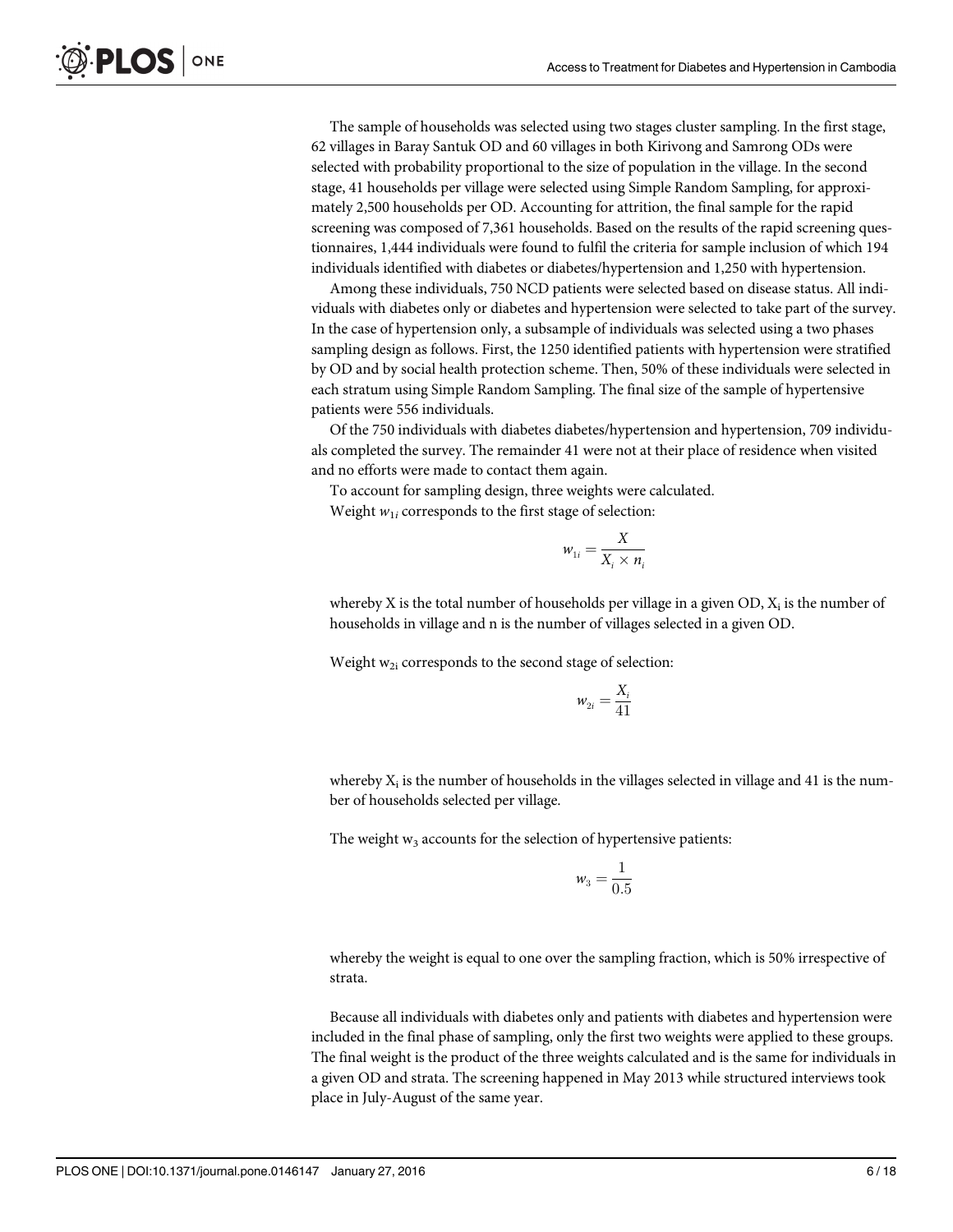<span id="page-6-0"></span>The 709 individuals were interviewed by qualified researchers, following training in concepts of NCD and use of a questionnaire using a mix of pre-coded structured and open-ended questions. The questionnaires were pre-tested and queried about issues related to diagnoses, treatment, reasons for consulting the type of frequented health provider, health seeking behaviour and associated expenditure for outpatient consultations in the 30 days prior to interview and hospitalization in the last 12 months, sources of money and coping mechanisms for dealing with the costs of their illness. Respondents were also questioned on household's debt, including self-reported formal and informal credits incurred at household level as defined previously by Ir et al in the Cambodian context [[39](#page-16-0)]. Respondents were asked whether they took traditional medicines obtained through the Khmer traditional healers; other treatments received in clinics, pharmacies, health centres and hospitals were categorized as "allopathic", Furthermore, data collectors recorded the names of medicines used by respondents for diabetes and hypertension. Recorded medicines names were later converted in their International Non– proprietary Name (INN) and compared to the NEML; the medicines were coded as "according to NEML" if they were on that list. If the medicine was not on the list, it was coded as "not on NEML" and if the interviewee was unable to remember or show the medicine, this was coded as "don't know".

Open-ended questions were pre-coded before data entry. Data were entered in an MS Excel database and transferred to Stata version 13.1 for analysis. Respondents were primarily stratified according to (non)enrolment in schemes. Statistical comparisons were made when relevant, given the fundamental differences between schemes intended to provide financial protection (HEF and CBHI) and those intended to provide diagnostic and treatment (PEN and CDC). p-values are reported for Fisher's exact test, significance determined at 5% level.

## **Results**

## Sample characteristics

A total of 7,361 households were approached during the screening process; 1559 individuals reported suffering from hypertension or diabetes; 1,357 (18%) adults had hypertension, 120 (2%) diabetes and 82 (1%) both conditions. Of the 1,559 interviewees reporting with one or both of the concerned conditions, 53% were enrolled with one or more scheme: 18% (281) HEF, 13% (198) CDC, 9% (134) CBHI, 7% (109) PEN and 7% (108) multiple schemes.

The subsequent total number of interviewees was 709: 78% (558) with hypertension, 14% (97) with diabetes and 8% (54) with both conditions. Fifty percent did not belong to any scheme [\(Table 2](#page-7-0)). Their mean age was 56 years and two thirds were female. The majority were diagnosed more than 3 years prior to interview.

## Diagnostic and treatment pathways

As can be seen from [Table 3](#page-7-0), the schemes presented significant differences as to the place of diagnostic  $(p<0.001)$ : the majority of respondents who did not belong to any scheme and those attending CDC were diagnosed in the private sector (68% and 61% respectively). In comparison, fewer members of CBHI, HEF or PEN schemes were diagnosed in the private sector (41%, 36% and 31% respectively).

The proportion of people receiving allopathic treatment at the time of interview varied significantly between schemes ( $p<0.001$ ). Interviewees covered by PEN and CDC were more likely on allopathic treatment (85% and 57% respectively), than HEF beneficiaries (48%) or CBHI members (32%). The proportion of interviewees without treatment at the time of interview was 40%, with the highest figure amongst CBHI members (59%) and the lowest amongst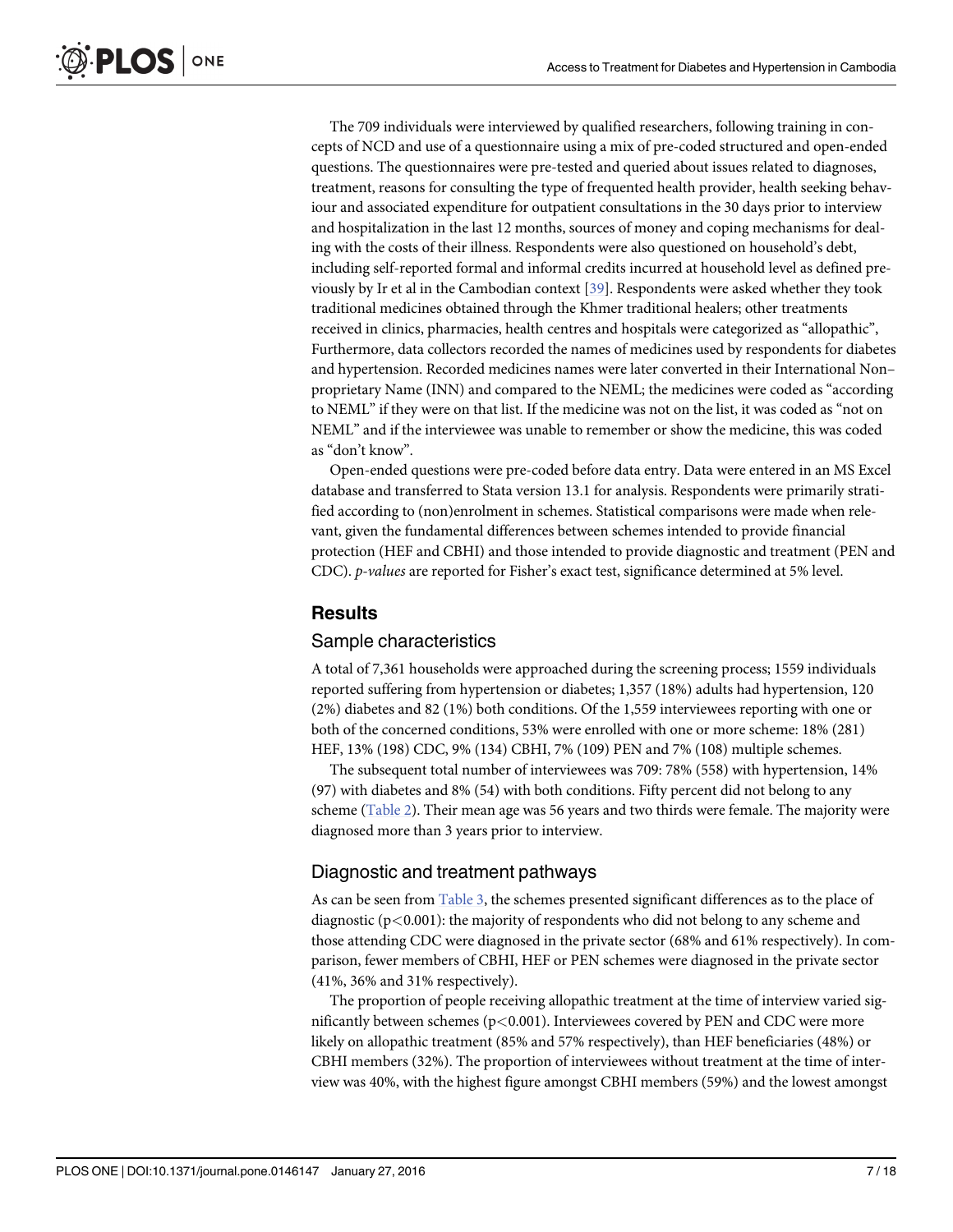|                      | <b>CBHI</b>  | <b>HEF</b> | <b>CDC</b> | <b>PEN</b> | <b>NS</b> | <b>Total</b> |
|----------------------|--------------|------------|------------|------------|-----------|--------------|
| Ν                    | 73           | 134        | 113        | 34         | 355       | 709          |
| $\%$                 | 10%          | 19%        | 16%        | 5%         | 50%       | 100          |
| <b>Province</b>      |              |            |            |            |           |              |
| <b>Baray Santuk</b>  | $\mathbf{0}$ | 31%        | 87%        | 60%        | 32%       | 39%          |
| Samrong              | 5%           | 24%        | 6%         | 33%        | 24%       | 19%          |
| Kirivong             | 95%          | 45%        | 7%         | 7%         | 44%       | 42%          |
| Mean age (SD)        | 54 (12)      | 59 (16)    | 56 (12)    | 56 (10)    | 55(13)    | 56 (13)      |
| Gender               |              |            |            |            |           |              |
| Male                 | 28%          | 35%        | 43%        | 25%        | 34%       | 34%          |
| Female               | 72%          | 65%        | 58%        | 75%        | 66%       | 66%          |
| Time since diagnosis |              |            |            |            |           |              |
| < 1 year             | 18%          | 18%        | 8%         | 7%         | 7%        | 15%          |
| 1 year               | 24%          | 17%        | 11%        | 18%        | 28%       | 21%          |
| 2 years              | 12%          | 15%        | 21%        | 30%        | 16%       | 16%          |
| 3 years              | 14%          | 18%        | 15%        | 14%        | 12%       | 14%          |
| $4 + \gamma$ ears    | 32%          | 32%        | 45%        | 30%        | 36%       | 34%          |

#### <span id="page-7-0"></span>[Table 2.](#page-6-0) Sample characteristics.

CBHI = community-based health insurance; CDC = Chronic disease clinic; HEF = health equity fund; NS = no scheme; PEN = peer education network;  $SD =$  standard deviation

doi:10.1371/journal.pone.0146147.t002

PEN members (10%). Reasons for dropping out of treatment were multiple and included beliefs that the disease was not serious, feeling better and financial constraints (figures not shown in table). In total, only 8% across schemes reported taking traditional medicines.

|                                            | <b>CBHI</b> | <b>HEF</b> | <b>CDC</b> | <b>PEN</b> | <b>NS</b> | <b>Total</b> | p value |
|--------------------------------------------|-------------|------------|------------|------------|-----------|--------------|---------|
| N                                          | 74          | 134        | 113        | 34         | 355       | 709          |         |
| <b>Place of diagnosis</b>                  |             |            |            |            |           |              | < 0.001 |
| <b>PEN</b>                                 | $1\%$       | 1%         | 1%         | 39%        | $1\%$     | 3%           |         |
| Public                                     | 41%         | 36%        | 31%        | 13%        | 27%       | 30%          |         |
| Private                                    | 50%         | 56%        | 61%        | 44%        | 68%       | 61%          |         |
| Other                                      | 8%          | 7%         | 7%         | 4%         | 5%        | 6%           |         |
| <b>Current treatment</b>                   |             |            |            |            |           |              | < 0.001 |
| Allopathic                                 | 32%         | 48%        | 57%        | 85%        | 51%       | 51%          |         |
| Traditional                                | 9%          | 12%        | 5%         | 5%         | 8%        | 8%           |         |
| No treatment <sup>†</sup>                  | 59%         | 40%        | 37%        | 10%        | 41%       | 41%          |         |
| Usual place of treatment $\frac{8}{3}$ (N) | 26          | 70         | 71         | 32         | 200       | 399          | < 0.001 |
| <b>Public facilities</b>                   | 35%         | 23%        | 14%        | 7%         | 21%       | 20%          |         |
| Private clinic                             | 32%         | 33%        | 62%        | 7%         | 46%       | 43%          |         |
| Private pharmacy <sup>11</sup>             | $0\%$       | 13%        | 7%         | 4%         | 11%       | 9%           |         |
| <b>PEN</b>                                 | 2%          | 1%         | $0\%$      | 47%        | $0\%$     | 4%           |         |
| Multiple sources                           | 31%         | 30%        | 15%        | 35%        | 18%       | 22%          |         |
| Other                                      | $0\%$       | $0\%$      | $1\%$      | $0\%$      | 3%        | 2%           |         |

#### [Table 3.](#page-6-0) Diagnostic and treatment pathways<sup>§</sup>.

† No treatment includes people who declared receiving no treatment and those who report dropping out of their treatment

§ Figures reported here are for people on allopathic treatment only

¶ Includes formal or informal drug shops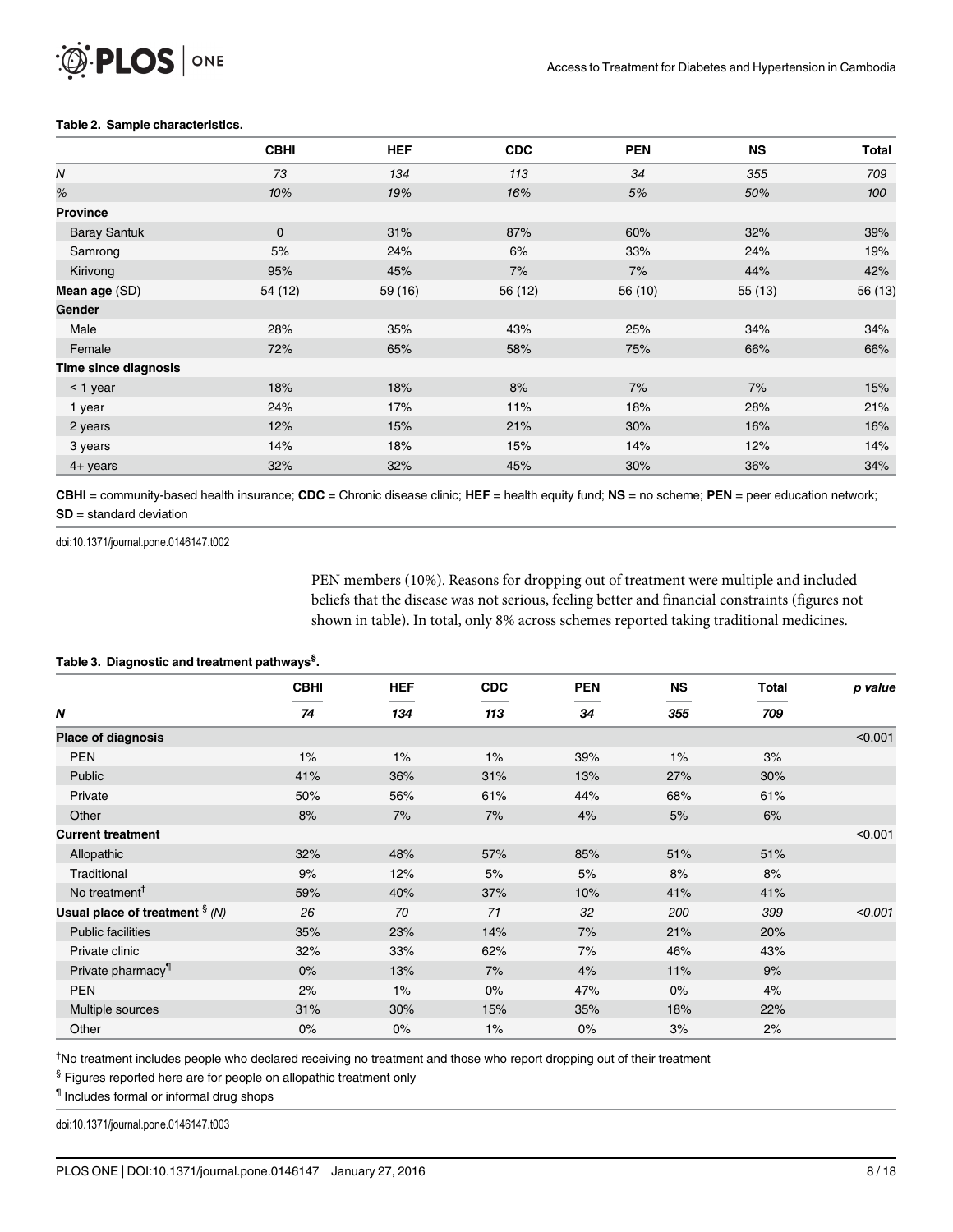

#### Table 4. Reason for choosing provider.

|                   | <b>Public services</b> | <b>Private clinics</b> | <b>Pharmacy</b> | <b>PEN</b> | <b>Multiple providers</b> | Other | Total | p value |
|-------------------|------------------------|------------------------|-----------------|------------|---------------------------|-------|-------|---------|
| N                 | 80                     | 171                    | 36              | 16         | 88                        | 8     | 399   | < 0.001 |
| Covered by scheme | 9%                     | 1%                     | $0\%$           | 52%        | 1%                        | 23%   | 5%    |         |
| Been there before | 16%                    | 16%                    | 15%             | 5%         | $0\%$                     | $0\%$ | 12%   |         |
| Trust in provider | 33%                    | 53%                    | 42%             | 18%        | 12%                       | 60%   | 37%   |         |
| Multiple reasons  | 37%                    | 17%                    | 16%             | 26%        | 83%                       | 17%   | 36%   |         |
| Other             | 4%                     | 13%                    | 26%             | 0%         | 4%                        | 0%    | 10%   |         |

doi:10.1371/journal.pone.0146147.t004

A little less than a quarter of interviewees used multiple sources of treatment (22%) Private providers, both formal and informal, were a frequent source of treatment for all respondents (43%). However, people covered under CDC (62%) and people not belonging to a scheme (46%) used private providers more frequently than HEF, CBHI and PEN beneficiaries (32%, 33% and 7% respective,  $p < 0.001$ ). Of those covered by HEF and CBHI, a third or less got treatment from public facilities while only 14% of CDC patients reportedly did, despite the fact that CDC clinics belong to the public sector.

In all five groups, the two main reasons for not having treatment were feeling better (49%) or being unable to afford treatment (45%). For those who never received any treatment, insufficient knowledge about their disease and its outcome was the main reason and 44% of them reported they would seek treatment in the future. (figures not shown in table)

There was a significant difference of care seeking attitude between people who chose public and private health services ( $p<0.001$ ). As presented in Table 4, Fifty-two percent of respondents chose PEN services because these were covered by the scheme they belong to. On the other hand, trust in provider was the main driver of choice for people seeking care in private clinics (53%) and private pharmacies (42%). Quality of services and medicines were reported as core elements of trust (figures not shown in table).

A third of cases reported to take more than one medicine to treat their diabetes (32%) or their hypertension (28%). As shown in Table 5, for diabetes 62% of medicines were in accordance with NEML. The figure for hypertension was 45%. In both groups, a large number of respondents could not produce the labels of the concerned medicines or did not remember the name of the medicine they were taking. There was no significant difference between schemes regarding accordance of diabetes or hypertension medicines to NEML.

#### Table 5. Medicines used<sup>§.</sup>.

|                                             | <b>CBHI</b> | <b>HEF</b> | <b>CDC</b> | <b>PEN</b> | <b>NS</b> | Total | P value   |
|---------------------------------------------|-------------|------------|------------|------------|-----------|-------|-----------|
| Main diabetes medicine (N)                  | 11          | 9          | 18         | 34         | 49        | 120   | <b>NS</b> |
| On NEML                                     | 40%         | 70%        | 44%        | 73%        | 63%       | 62%   |           |
| Not on NEML                                 | 20%         | 16%        | 0%         | 6%         | $0\%$     | 8%    |           |
| Don't know $‡$                              | 40%         | 14%        | 56%        | 21%        | 27%       | 30%   |           |
| Main hypertension medicine (N)              | 17          | 60         | 50         | 30         | 169       | 326   | <b>NS</b> |
| On NEML                                     | 58%         | 37%        | 34%        | 54%        | 49%       | 45%   |           |
| Not on NEML                                 | 17%         | 31%        | 34%        | 26%        | 32%       | 31%   |           |
| Don't know <sup><math>\ddagger</math></sup> | 24%         | 32%        | 32%        | 20%        | 19%       | 24%   |           |

§ Figures reported here are for people on allopathic treatment only

‡ People could not produce the medicines they took or did not know the name

NEML = National Essential Medicines List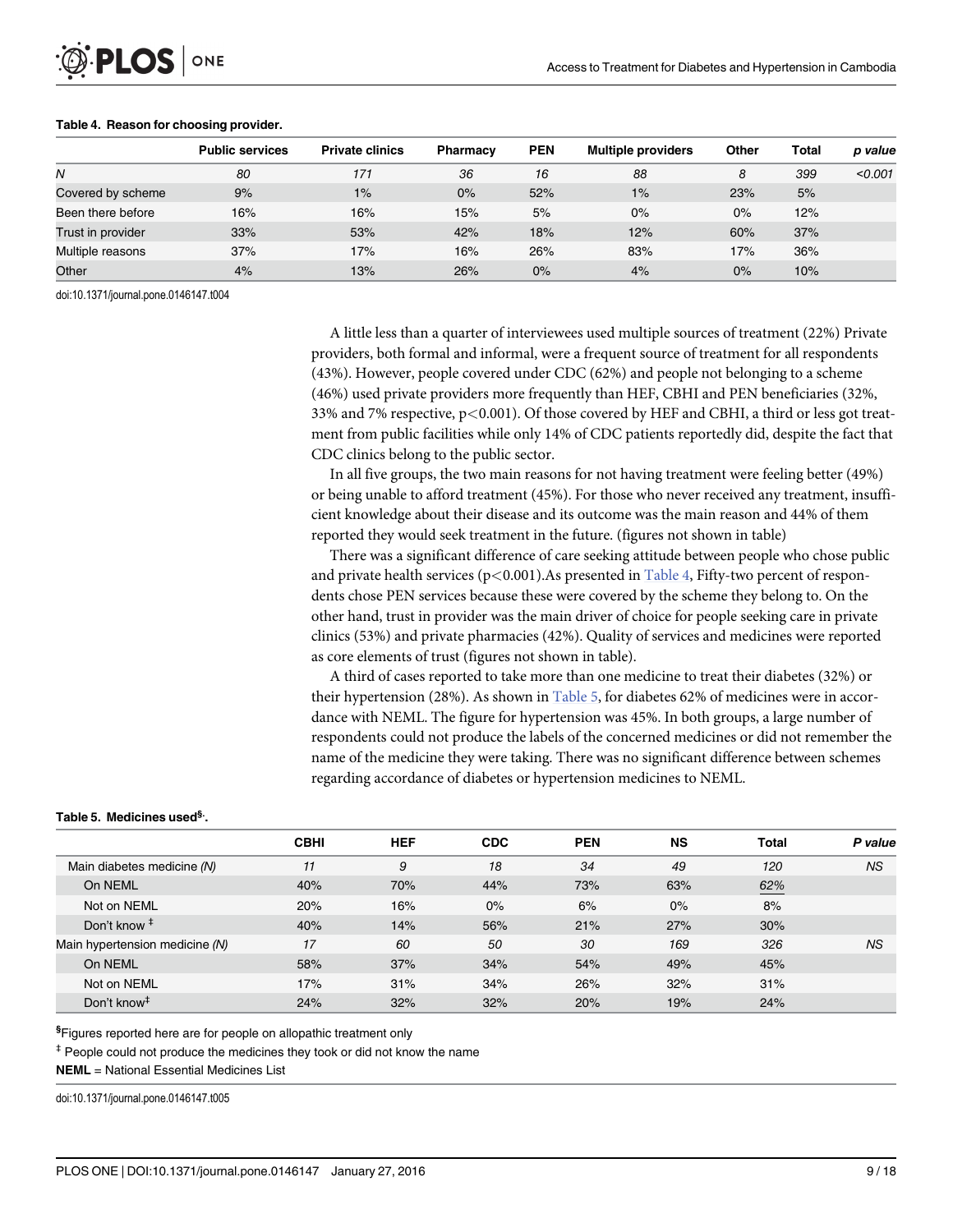#### Table 6. Cost of last outpatient consultation in US Dollars §.

|                                            | Median costs (min-max) |            |            |            |            |              |  |  |
|--------------------------------------------|------------------------|------------|------------|------------|------------|--------------|--|--|
|                                            | <b>CBHI</b>            | <b>HEF</b> | <b>CDC</b> | <b>PEN</b> | <b>NS</b>  | <b>Total</b> |  |  |
| N                                          | 22                     | 64         | 55         | 49         | 191        | 381          |  |  |
| <b>Medical costs</b>                       | $4(0-25)$              | $6(0-45)$  | $5(0-314)$ | $3(1-25)$  | $6(0-399)$ | $5(0-399)$   |  |  |
| Health service costs                       | $0(0-18)$              | $0(0-27)$  | $0(0-115)$ | $1(0-6)$   | $0(0-110)$ | $0(0-115)$   |  |  |
| Medicines costs                            | $0(0-25)$              | $4(0-30)$  | $5(0-200)$ | $2(0-22)$  | $4(0-349)$ | $4(0 - 350)$ |  |  |
| Diagnostic costs                           | $0(0-1)$               | $0(0-15)$  | $0(0-13)$  | $0(0-7)$   | $0(0-50)$  | $0(0-50)$    |  |  |
| <b>Transport costs</b>                     | $1(0-5)$               | $0(0-45)$  | $0(0-100)$ | $1(0-13)$  | $1(0-200)$ | $0(0 - 200)$ |  |  |
| Cost of medicines as % of direct OPD costs | 0                      | 63%        | 100%       | 70%        | 60%        | 71%          |  |  |

§ Figures reported here are for people on allopathic treatment only

doi:10.1371/journal.pone.0146147.t006

## Treatment costs

People without scheme coverage and those covered by HEF incurred the highest median medical costs for their last OPD visit (US\$ 6) followed by people enrolled with CDC (US\$ 5) (Table 6). Costs for beneficiaries of CBHI and PEN were lower: US\$ 4 and 3 respectively. Except for CBHI members, medicines represented a large proportion, ranging from 60 to 100%.

Only 18 respondents in the sample reported a hospitalisation for the concerned conditions in the 12 months prior to interview. The median total cost of hospitalization was US\$ 41 (0– 249). Medicines represented 21% of this cost. The small number of observations did not allow for disaggregating these results by scheme. (Results not shown in table)

Table 7 provides a comparison of cost incurred during the last OPD visit according to place of care. The median medical cost was higher at private clinics (US\$8) and private pharmacies (US\$4) than public facilities (US\$1) and PEN (US\$3). Interviewees reporting to have frequented multiple providers also incurred higher cost (US\$6). The few respondents grouped under 'others' include those who sought care abroad (Vietnam, Thailand) which explains their high transport costs.

No statistical tests are performed to compare treatment costs as the study mixes financial protection schemes on one hand and disease-specific interventions on the other hand: while HEF and CBHI cover the cost of diagnosis and treatment and aim at protecting beneficiaries

#### Table 7. Treatment costs in US Dollars by source of treatment for the last outpatient visit  $§$ .

|                                            | Median costs (min-max) |                        |                       |           |                         |              |              |  |
|--------------------------------------------|------------------------|------------------------|-----------------------|-----------|-------------------------|--------------|--------------|--|
|                                            | <b>PEN</b>             | <b>Public Facility</b> | <b>Private clinic</b> | Pharmacy  | <b>Multiple sources</b> | Other        | <b>Total</b> |  |
| N                                          | 25                     | 73                     | 149                   | 38        | 89                      |              | 381          |  |
| <b>Medical costs</b>                       | $3(1-16)$              | $(0 - 399)$            | $8(0-314)$            | $4(1-26)$ | $6(0-175)$              | $48(8 - 68)$ | $5(0-399)$   |  |
| <b>Health services</b>                     | $1(0-6)$               | $0(0-18)$              | $0(0-115)$            | $0(0-20)$ | $0(0-37)$               | $0(0-5)$     | $0(0-115)$   |  |
| Medicines                                  | $2(0-15)$              | 1 (0–349)              | $5(0-200)$            | $3(0-25)$ | $5(0-155)$              | $18(0 - 37)$ | $4(0 - 349)$ |  |
| Diagnostic                                 | $0(0-1)$               | $0(0-50)$              | $0(0-40)$             | $0(0-7)$  | $0(0-25)$               | $25(0-40)$   | $0(0-50)$    |  |
| <b>Transport costs</b>                     | $1(0-5)$               | $1(0-200)$             | $0(0-125)$            | $0(0-5)$  | $0(0-50)$               | $7(1-62)$    | $0(0-200)$   |  |
| Cost of medicines as % of direct OPD costs | 88%                    | 42%                    | 67%                   | 71%       | 78%                     | 36%          | 71%          |  |

§ Figures reported here are for people on allopathic treatment only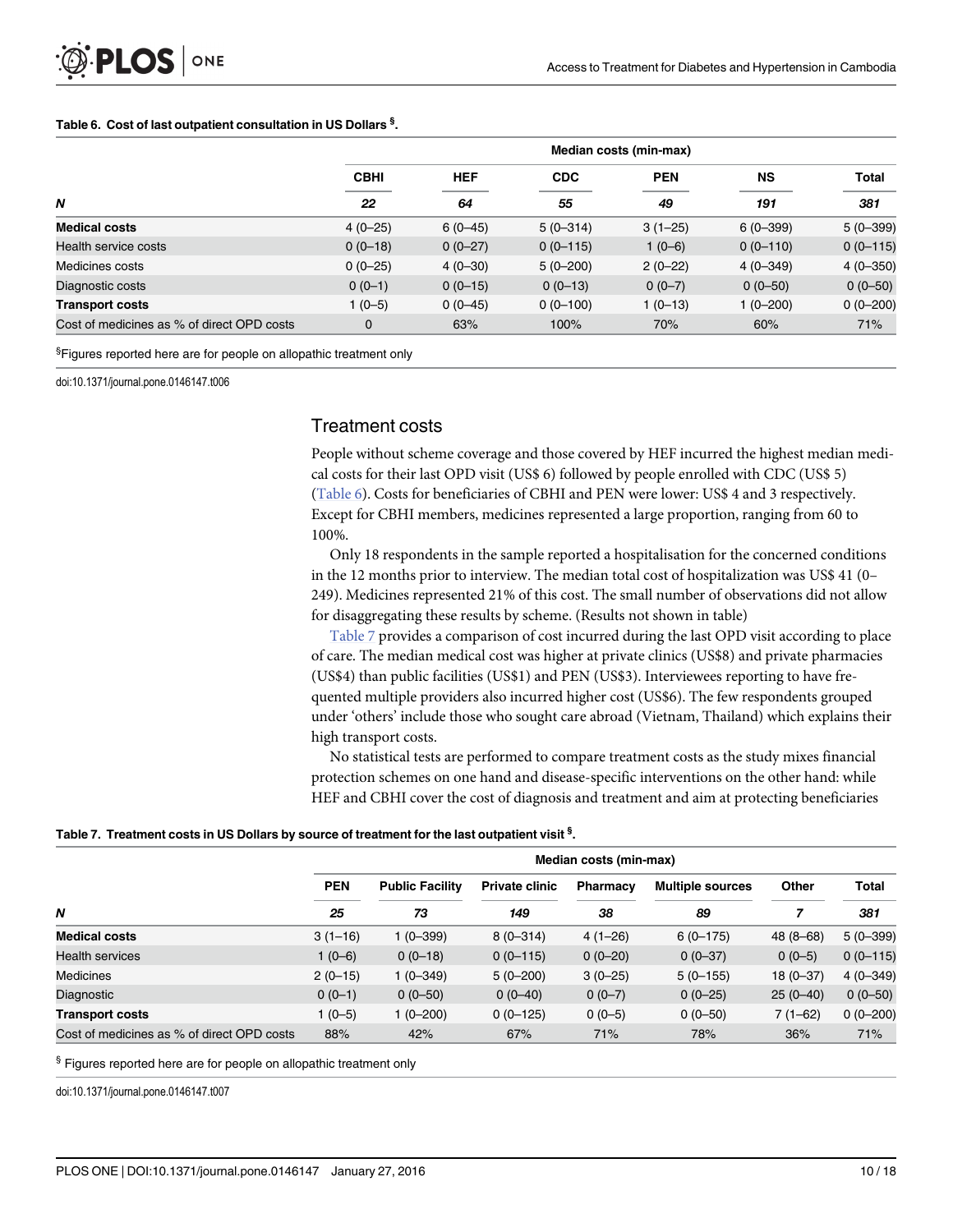|                 | <b>CBHI</b>                             | <b>HEF</b>  | <b>CDC</b> | <b>PEN</b> | <b>NS</b>   | Total |
|-----------------|-----------------------------------------|-------------|------------|------------|-------------|-------|
| N               | <b>Contract Contract Contract</b><br>26 | 70          | ___<br>71  | 32         | 200         | 399   |
| Covered by CBHI | 52%                                     | $\mathbf 0$ | 0          | 4%         | $\mathbf 0$ | 4%    |
| Covered by HEF  | 0                                       | 30%         | 0          | 4%         | $\mathbf 0$ | 6%    |
| Usual income    | 97%                                     | 76%         | 92%        | 90%        | 89%         | 88%   |
| Loan            | 17%                                     | 32%         | 18%        | 11%        | 15%         | 18%   |
| Sold assets     | 3%                                      | 10%         | 17%        | 11%        | 8%          | 10%   |
| Gift/charity    | 45%                                     | 24%         | 10%        | 16%        | 23%         | 22%   |

#### <span id="page-10-0"></span>Table 8. Source of money for treatment<sup>§ $\infty$ </sup>.

§ Figures reported here are for people on allopathic treatment only

 $\infty$  Multiple answers allowed, percentages add to >100%

doi:10.1371/journal.pone.0146147.t008

from out-of-pocket and catastrophic expenses, CDC and PEN are mainly geared at enabling affordable access to clinical services and medicines against established user fees. Therefore, statistically comparing treatment costs of the schemes and interventions is not feasible. The highest costs incurred by HEF beneficiaries is however counter-intuitive and will be discussed in the Discussion section.

## Coping strategies

Almost all respondents paid for their treatment from their regular source of income, often supplemented by borrowing money or by gifts by friends and relatives (Table 8). A third of HEF beneficiaries and half of CBHI members reported that their scheme covered the costs of treatment.

Almost one in two respondents reported being in debt, with little variation according to scheme [\(Table 9](#page-11-0)). The highest median amount of general debt observed was for PEN (US \$1,097) while the median amount of debt was similar for all other categories (US\$ 499).

Among people who reported being indebted, 25% invoked health reasons, equal to 11% of the total sample. About one third of interviewees covered by social health protection schemes were indebted for health-related expenses (37% for HEF and 28% for CBHI). These figures are similar to those enrolled with CDC (27%), but higher than PEN (11%). Sources of money to repay loans were multiple and ranged from regular income to increased labour or selling assets, livestock and land.

## **Prospects**

Depending on scheme affiliation, 57–69% of respondents perceived their health as worsening or had very negative expectation. Only 20% of respondents considered their financial situation as good or stable. The remainder anticipated future financial constraints, especially those covered by health financing schemes (CBHI 26% and HEF 36%) compared to people enrolled with disease specific interventions (CDC 12% and PEN 20%) or no scheme at all (17%).

## **Discussion**

## Sample characteristics

During the initial screening of households, 18% of adults reported having hypertension and 2% diabetes. More than half of cases with one of the concerned conditions were enrolled with a social health protection scheme or a disease-specific intervention (53% in total), much higher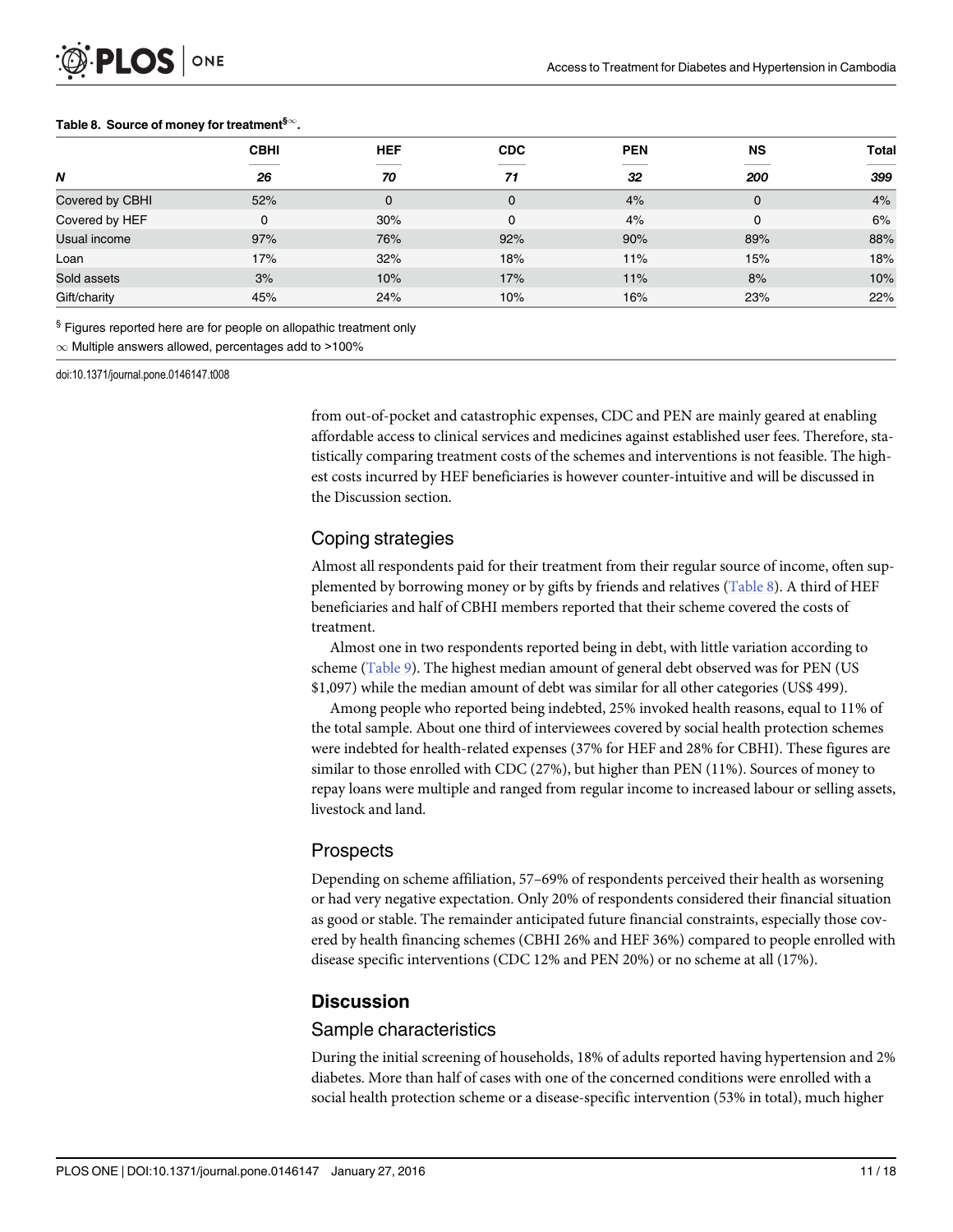#### <span id="page-11-0"></span>[Table 9.](#page-10-0) Debt, debt for health and sources to repay.

|                                                       | <b>CBHI</b> | <b>HEF</b>     | <b>CDC</b>     | <b>PEN</b> | <b>NS</b>      | <b>Total</b> |
|-------------------------------------------------------|-------------|----------------|----------------|------------|----------------|--------------|
| N                                                     | 73          | 134            | 113            | 34         | 355            | 709          |
| <b>General debt</b>                                   |             |                |                |            |                |              |
| Yes                                                   | 48%         | 53%            | 46%            | 42%        | 48%            | 48%          |
| <b>No</b>                                             | 52%         | 47%            | 54%            | 58%        | 52%            | 52%          |
|                                                       |             |                |                |            |                |              |
| Amount of debt (in US\$) $\sqrt{N}$                   | 30          | 68             | 46             | 26         | 167            | 337          |
| Median                                                | 499         | 499            | 500            | 1097       | 499            | 499          |
| <b>Min</b>                                            | 18          | $\overline{7}$ | $\overline{7}$ | 6          | $\overline{7}$ | 6            |
| Max                                                   | 10000       | 4000           | 5000           | 5800       | 35500          | 35500        |
|                                                       |             |                |                |            |                |              |
| Main reason for debt <sup><math>\int</math></sup> (N) | 35          | 70             | 51             | 14         | 167            | 337          |
| Health reason                                         | 28%         | 37%            | 27%            | 11%        | 21%            | 25%          |
| Other                                                 | 72%         | 63%            | 73%            | 89%        | 79%            | 75%          |
| Source of money for payment $\log(N)$                 | 35          | 70             | 51             | 14         | 167            | 337          |
| Sell assets/livestock/ land                           | 51%         | 28%            | 20%            | 49%        | 42%            | 37%          |
| Increase labour                                       | 20%         | 53%            | 50%            | 36%        | 30%            | 37%          |
| Usual income                                          | 69%         | 43%            | 44%            | 48%        | 53%            | 51%          |
| Other                                                 | 11%         | 17%            | 3%             | 5%         | 10%            | 10%          |

 $\sqrt{F}$  Figures reported only for people who declare having debt

 $\infty$  Multiple answers allowed, percentages add to >100%

doi:10.1371/journal.pone.0146147.t009

than observed amongst the general Cambodian population. For example, 10% of our study sample enrolled with CBHI while the respective figure for Kirivong OD (one of the study locations) is 4% (Personal correspondence, Sam Sam Oeun, Buddhism for Health, Kirivong, Takeo Province, Cambodia). As CBHI enrolment is voluntary, this seems to indicate a tendency of NCD patients to seek some form of social health protection to cover their medical needs. Consistent with other studies [\[40\]](#page-16-0), women at the screened households were more likely to have one of the two conditions than men. While this imbalance does not have clinical explanations, Vialle-Valentin et al [\[40\]](#page-16-0) suggest that this may be due to women accessing more appropriate care because of their reproductive health needs and caregiver role in the family, and therefore being diagnosed for chronic conditions.

## Diagnostic and treatment pathways

Despite the fact that all four schemes are geared to enable access to public health services, the private sector constituted an important source of care: the majority, 61%, were diagnosed in the private sector and 52% sought treatment at private clinics pharmacies. There was a tendency to shop around for treatment amongst multiple providers (22%), also for PEN members. These findings are consistent with those of other studies in Cambodia and elsewhere  $[20, 41]$  $[20, 41]$  $[20, 41]$  $[20, 41]$  $[20, 41]$ [45\]](#page-16-0). Meessen et al [[20](#page-15-0)] elaborated on the pluralistic nature of the health system in Cambodia and analysed in detail the care seeking pathways. They concluded that the private sector sometimes complements public sector services, including management of NCD, due to unavailability of medicines in the public sector.

Trust was an important element of provider choice and seemed to override benefits provided by all schemes except PEN: trust is the main reason for provider choice in 37% of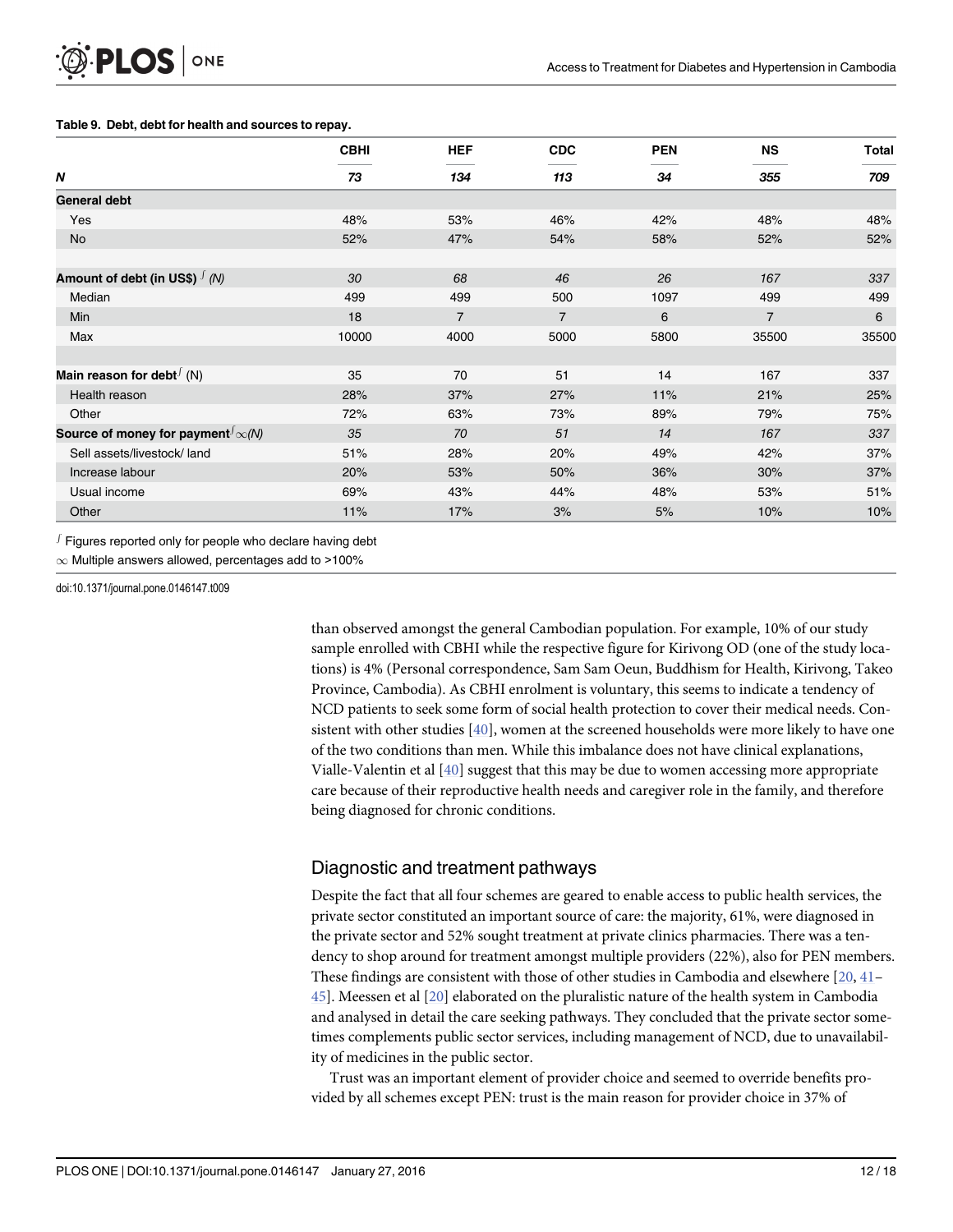<span id="page-12-0"></span>households. In comparison, only 5% of respondents claim they choose their providers based on whether their services are included in the benefit package of the schemes they belong to. In other terms, when they do not trust the providers selected by the schemes they belong to, people do not hesitate to use services not covered by the scheme, such as private clinics or drug shops. As a consequence, none of the schemes, except PEN, offered a treatment package, including the disease management approaches, which would promote appropriate health seeking behaviour among their members. Porter et al [\[46\]](#page-16-0) also mentioned lack of trust in providers as a potential barrier to management of NCD in Kenya. In order to promote consultation of public health providers it is necessary to better understand the meaning of quality of services and "quality of medicines" amongst NCD patients to develop more responsive services. Trust in providers may contribute to the observed use of multiple health care providers: the separation between public and private health service provision is an artificial divide in Cambodia. While public and private infrastructure and services are effectively separate; there is a considerable overlap of human resources with no restrictions on dual practices [\[44](#page-16-0)]. Osawa et al. [[47](#page-16-0)] noted that Cambodian patients trust individual health workers rather than the institutions at which they are employed, and that might constitute the real determinant of health seeking. Conduct and relationships of private health providers with patients were also observed as being more aligned with cultural expectations, contrary to service at public health facilities [\[48,](#page-16-0) [49\]](#page-16-0). However, using private providers or shopping around for treatment implied higher medical costs (US\$ 4–8 vs. US\$1–3 at public sector and PEN).

The proportion of respondents reported being on allopathic treatment was51%, only slightly higher than found previously—42% for hypertension and 48% for diabetes [\[4\]](#page-14-0). The practice of providing only medicines for 3 days in public facilities likely contributes to the low proportion of NCD patients on allopathic treatment. Similar low access rates to medicines for NCDs in LMICs have been reported elsewhere: in a five country study, Vialle-Valentin et al. [[40\]](#page-16-0) found rates of 16% in Uganda to 49% in Jordan). Sarayani et al. [\[50\]](#page-16-0) also found a low utilization of diabetes medicines in Iran.

Diabetic patients taking allopathic treatment were more likely to take medicines listed on the NEML than hypertensive patients (62% vs. 45% respectively).The high proportion of interviewees who could not name their treatment or could not produce medicines (24–30%) suggest poor information practices towards patients and lack of patient involvement in the management of their chronic condition. This situation is consistent with studies across Asia, that show different beliefs and expectations between doctors and patients as to what constitutes successful hypertension management and who is most responsible for it [[51](#page-16-0)].

More patients enrolled with disease-specific schemes used allopathic treatment (60–89%) than those belonging to a health financing schemes (39–52%). The observed health financing schemes are not geared towards NCD while PEN and CDC target only patients with diabetes and hypertension. The PEN appeared to perform best: it had the highest rates of people on modern treatment (89%), with medicines in line with the NEML, especially for diabetes (74%). These results are not surprising, as Cambodian public health services offer only limited NCD services to NCD patients and health financing schemes do not have additional arrangements to enable their beneficiaries access to such services. The CDC, on the other hand, adopts a passive supply-oriented approach whereby members benefit from their entitlements only when actively using its services. The registration fee for the CDC and transport costs to such facilities at the provincial capital may be deterrents to treatment adherence. In comparison, the PEN is strongly present within the community and adopts a demand-centred approach, bringing services closer to the user. The peer educator is tasked with active screening within the community as well as disease management strategies.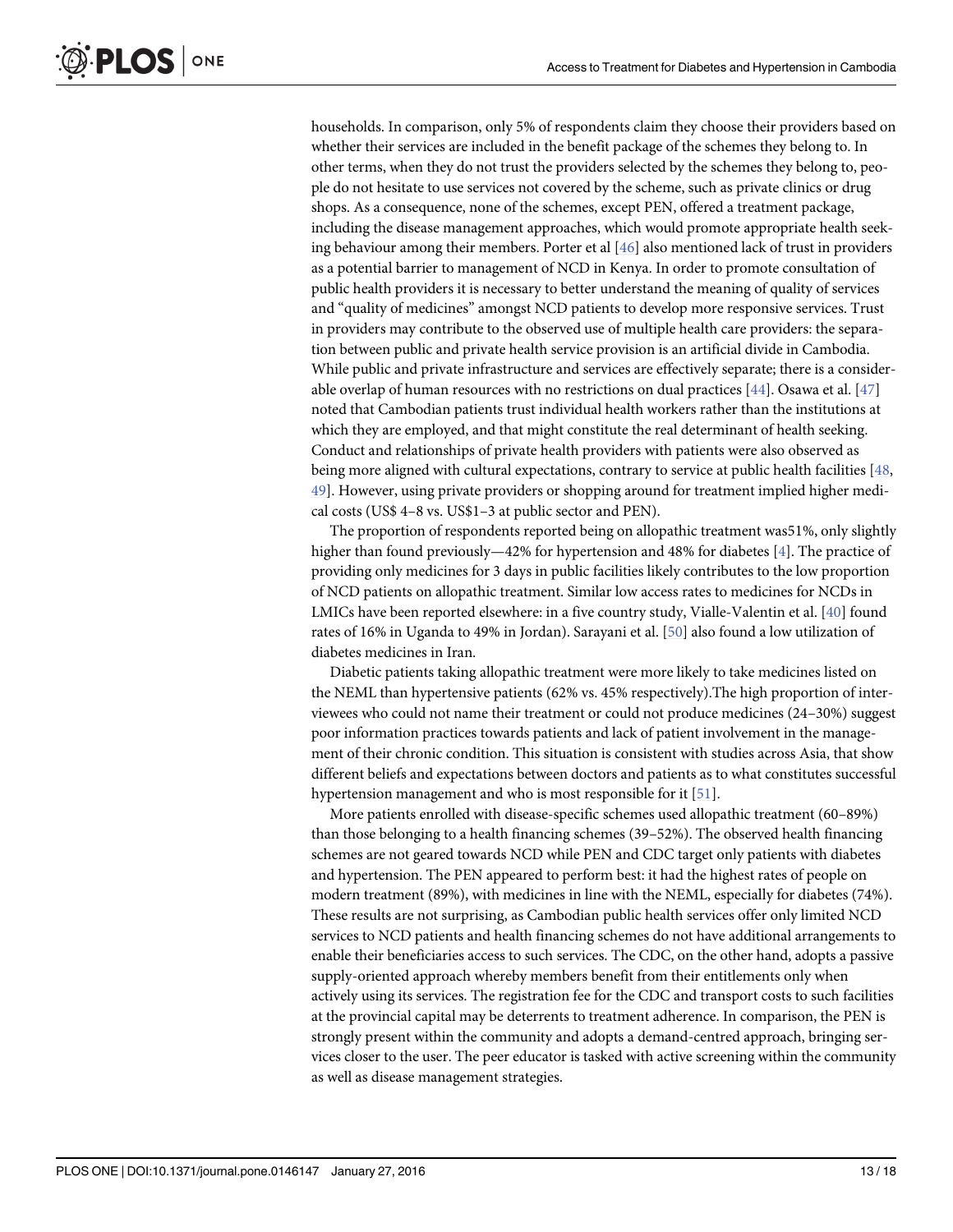## <span id="page-13-0"></span>Treatment costs

Respondents incurred the same levels of out-of-pocket spending for their routine care (outpatient visits, regular diagnostic services and medicines), irrespective of scheme affiliation (median  $\approx$  US\$5).

In comparison, daily wage levels for unskilled workers are reported slightly around US\$5.2 in 2015 [\[52\]](#page-17-0) and the legal minimum wage of garment factory workers was set at US\$100 per month in 2014 [\[53\]](#page-17-0): the cost of an episode of outpatient care therefore represents about one day of wages of an unskilled construction or garment factory worker. Interviewees without scheme affiliation had higher outlier costs of treatment (maximum to US\$499), up to ten times higher than people with a scheme affiliation, suggesting vulnerability to catastrophic health expenditures, which warrants further exploration. Medicines consistently represented a high proportion of total expenditures (60-100%). Bhojani et al [[14](#page-15-0)] reported similar levels in India (66.3%), findings supported by larger studies also point to the unaffordability of medicines for NCDs in LMICs [[54](#page-17-0), [55](#page-17-0)].

Access to essential drugs is one of the five priority actions by the Lancet NCD Action Group and the NCD Alliance for addressing the NCD crisis [[55](#page-17-0)–[57](#page-17-0)]. In Cambodia, medicines on the NEML are free of charge for patients at public health facilities. It is therefore surprising that medicines represent such high proportion of medical costs at such facilities, unless they are not available. The common 3-day treatment course at public health facilities is largely insufficient whereby patients probably refill their prescriptions at the private sector.

Additional barriers to NCD medicines at public facilities relate to inclusion of NCDs as part of service packages (i.e. MPA and CPA) together with availability and application of appropriate guidelines at different levels of the health system. When these conditions are not met, free provision of medicine at the point of care will not guarantee adequate access. As mentioned, the consequence is a preference for the private sector at the expense of public services.

Although Vialle-Valentin et al.  $[40]$  indicated that that people in LMIC with NCD have better access to NCD medicines when covered by health insurance scheme, our finding and those of other show that such health financing arrangements are not sufficient and point to the requirement for active disease management strategies to cater for the needs of people with NCD [[12,](#page-15-0) [17](#page-15-0), [18](#page-15-0)]. Rahman et al. [\[19\]](#page-15-0) discussed that standalone financial risk protection schemes or disease management arrangements are insufficient and that they need to be combined for more effective NCD treatment outcome. Our results reinforce calls for more holistic approaches to access to care for diabetes and hypertension patients, approaches that go beyond including appropriate medicines on the NEML and centralized public procurement, but enable reconfiguration of health systems that are responsive to new challenges of NCD [[57](#page-17-0)].

## Coping strategies

The proportion of interviewees indebted because of health expenses was high across schemes, 11%, much higher than found among the general population, 3.8% [\[58\]](#page-17-0), suggesting financial vulnerability of people living with diabetes and hypertension. Chronic illness, loss of income, indebtedness and poverty are interconnected elements that constantly influence each other [\[59](#page-17-0), [60\]](#page-17-0).

## Limitations

We have limited our investigation to people with diabetes and hypertension without comparing with people who do not suffer from a chronic condition. The study was not designed for a formal statistical comparison between schemes and can only point towards difference between social health protection schemes and disease-specific interventions, some of which are inherent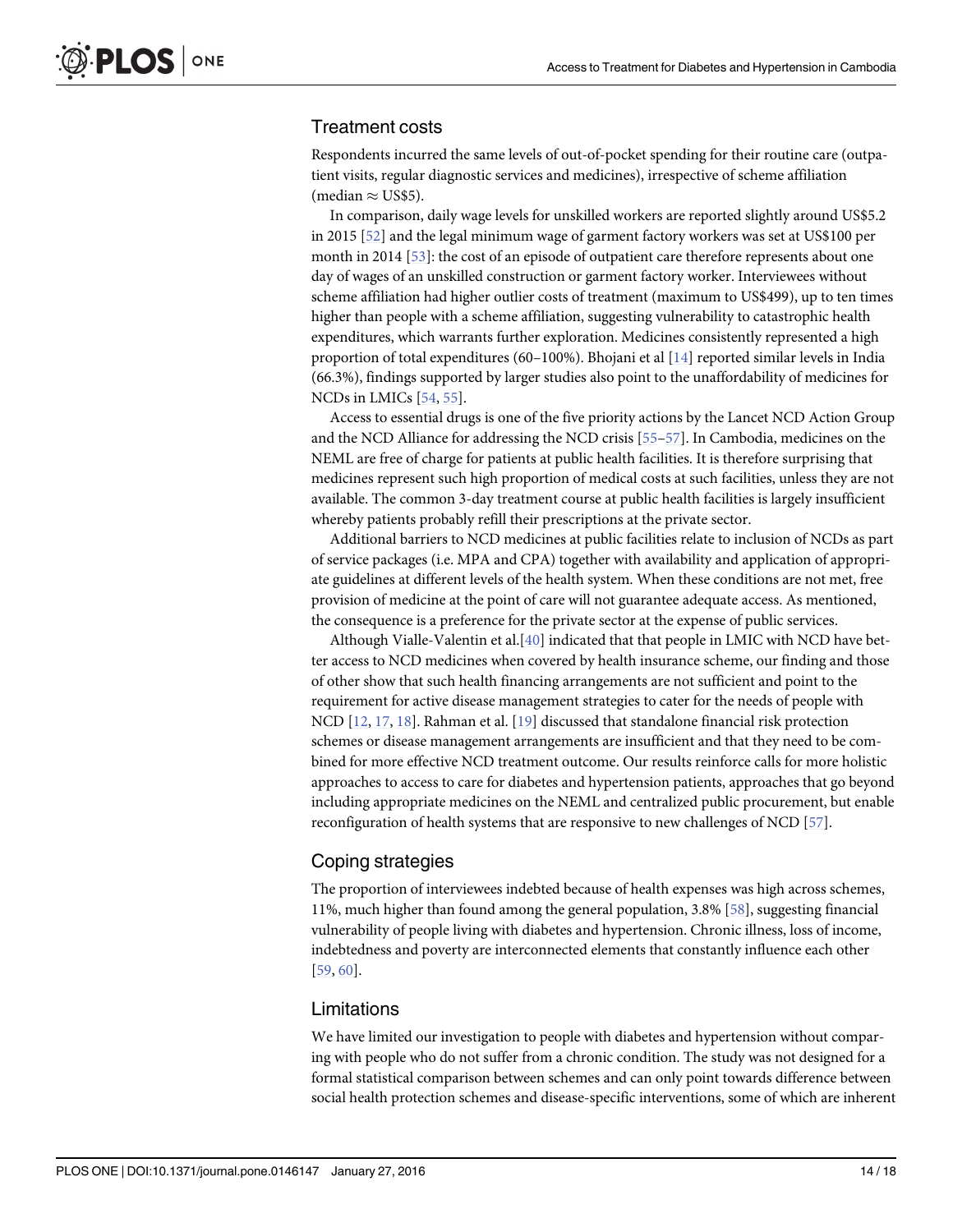<span id="page-14-0"></span>to scheme design: We did not investigate reasons for not being on treatment or dropping out, although information collected suggested costs of treatment and transport as main reasons. As this is a household survey, we did not investigate the quality of health services and appropriateness of treatments from the supply perspective. Given the recall bias, we failed to ascertain the timing of health related debts whereby they cannot necessarily be ascribed to shortcomings of the schemes as they can have been acquired beforehand. Furthermore, in the Cambodian context, people use informal credit for multiple and interconnected reasons, including health expenditures and it is difficult to separate the reasons of indebtedness and attribute debt to certain health conditions. [[39](#page-16-0)]

## **Conclusions**

The main social health protection schemes in Cambodia offer very limited financial access to medicine for members with diabetes and hypertension in the country's rural areas. Disease specific interventions established for this purpose perform better though to a limited extent, the peer education network having the best results. Consequently, NCD patients rely on private health service provision or shop around for treatment, with negative consequences on access and adherence to treatment, and high out-of-pocket expenditures. The nature and content of health services at public health facilities and consequently the benefit packages of social health protection schemes should be adjusted to cater for the needs of people living with diabetes and hypertension. Initiatives that offer active disease management strategies and promote patient and community participation in addition to access to general health care or medicines for NCD appear more successful in increasing adherence to treatment and decreasing financial hardship related to care seeking.

## Acknowledgments

The study is part of the portfolio of work on Access to Medicines, supported by the Alliance for Health Policy and Systems Research at the World Health Organization. We would like to thank Angela Luna, Department of Social Statistics and Demography, University of Southampton, United Kingdom for her advice in the statistical analyses.

## Author Contributions

Conceived and designed the experiments: CM BJ MB. Performed the experiments: CM. Analyzed the data: MB KN BJ. Contributed reagents/materials/analysis tools: MB KN. Wrote the paper: MB BJ. Guidance on conception, analysis and writing: WVD BD.

## References

- [1.](#page-1-0) Beaglehole R, Yach D. Globalization and the prevention and control of non-communicable diseases: the neglect of chronic diseases of adults. The Lancet 2003, 362: 903–09
- [2.](#page-1-0) Abegunde DO, Stanciole AE. The economic impact of chronic diseases: how do households respond to shocks? Evidence from Russia. Social Science & Medicine 2008, 66: 2296–307
- [3.](#page-1-0) King H, Keuky L, Seng S, Khun T, Roglic G, Pinget M. Diabetes and associated disorders in Cambodia: two epidemiological surveys. The Lancet 2005, 366: 1633–39
- [4.](#page-1-0) Otgontuya D, Oum S, Palam E, Rani M, Buckley BS. Individual-based Primary prevention of Cardiovascular Disease in Cambodia and Mongolia: early identification and management of hypertension and diabetes mellitus. BMC Public Health 2012, 12: 254 doi: [10.1186/1471-2458-12-254](http://dx.doi.org/10.1186/1471-2458-12-254) PMID: [22471424](http://www.ncbi.nlm.nih.gov/pubmed/22471424)
- [5.](#page-1-0) Adeyi O, Smith O, Robles S. Public Policy and the Challenge of Chronic Noncommunicable Diseases. The World Bank2007, Washington DC, USA.
- 6. Abegunde DO, Mathers CD, Adam T, Ortegon M, Strong K. The burden and costs of chronic diseases in low-income and middle-income countries. The Lancet 2007, 370(9603), 1929–38.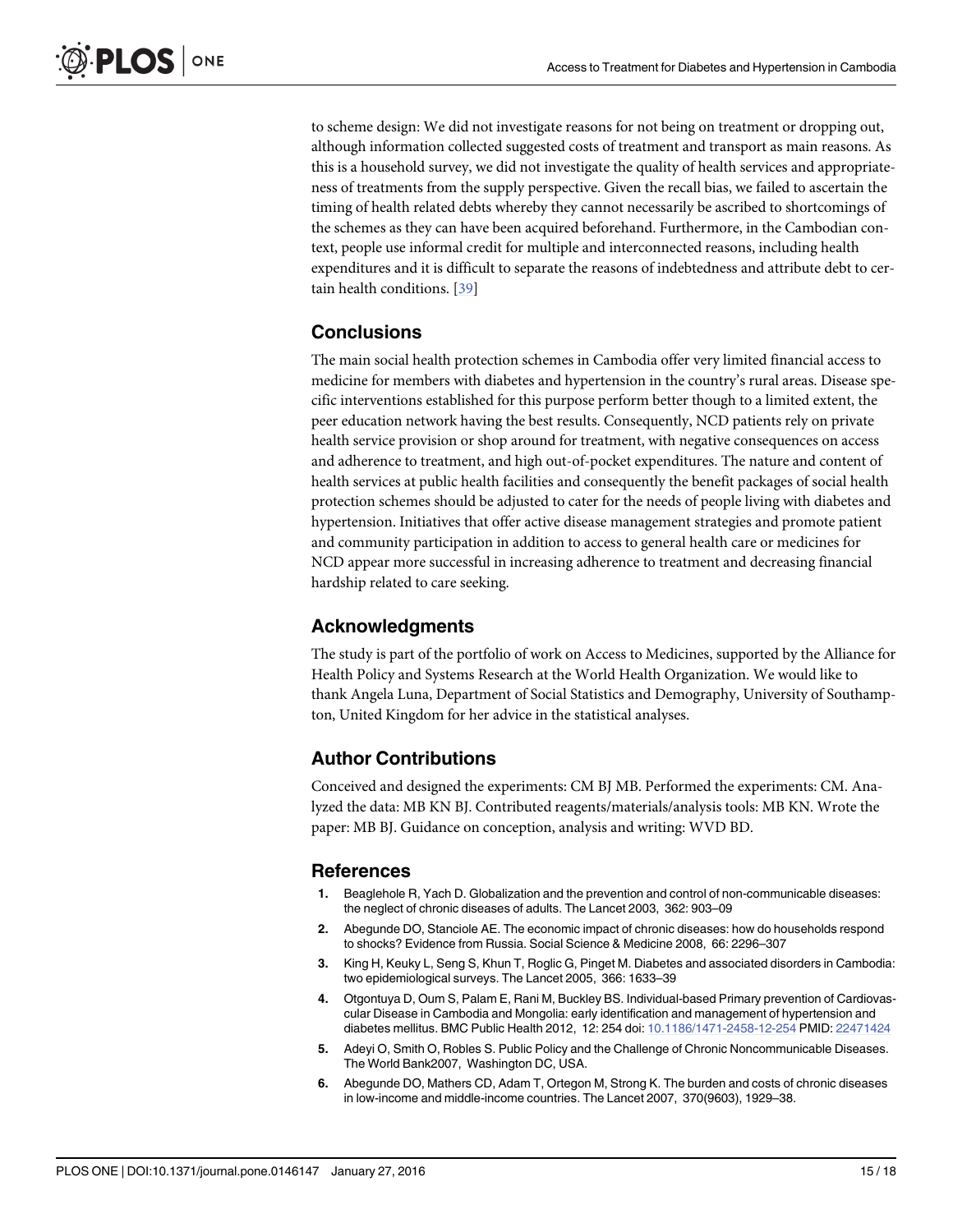- <span id="page-15-0"></span>7. Miranda JJ, Kinra S, Casas JP, Smith GD, Ebrahim S. Non-communicable diseases in low- and middle-income countries : context, determinants and health policy. Tropical Medicine & International Health 2008, 13 (10): 1225–1234.
- [8.](#page-1-0) Posse M, Mehus F, van Asten H, van der Ven A, Baltussen R. Barriers to access to antiretroviral treatment in developing countries: A review. Tropical Medicine & International Health 2008, 23: 904–913.
- [9.](#page-1-0) Mannava P, Abdullah A, James C, Dodd R, Annear PL (in press). Health Systems and Noncommunicable Diseases in the Asia-Pacific Region: A Review of the Published Literature. Asia-Pacific Journal of Public Health.
- [10.](#page-1-0) Brinda EM, Rajkumar P, Enemar U, Prince M, Jacob KS. Nature and determinants of out-of-pocket health expenditure among older people in a rural Indian community. International Psychogeriatrics 2012, 24:10, 1664–1673 doi: [10.1017/S104161021200083X](http://dx.doi.org/10.1017/S104161021200083X) PMID: [22613070](http://www.ncbi.nlm.nih.gov/pubmed/22613070)
- 11. Albanese E, Liu Z, Acosta D, Guerra M, Huang Y, Jacobs KS, et al. Equity in the delivery of community healthcare to older people: findings from 10/66 Dementia Research Group cross-sectional surveys in Latin America, China, India and Nigeria. BMC Health Services Research 2011, 11:153 doi: [10.1186/](http://dx.doi.org/10.1186/1472-6963-11-153) [1472-6963-11-153](http://dx.doi.org/10.1186/1472-6963-11-153) PMID: [21711546](http://www.ncbi.nlm.nih.gov/pubmed/21711546)
- [12.](#page-1-0) Van Minh H, Xuan Tran B. Assessing the household financial burden associated with the chronic noncommunicable diseases in rural district of Vietnam. Global Health Action 2012, 5, 1–7.
- [13.](#page-1-0) Shahrawat R, Rao KD. Insured yet vulnerable: out-of-pocket payments and India's poor. Health Policy and Planning 2012; 27:213–221 doi: [10.1093/heapol/czr029](http://dx.doi.org/10.1093/heapol/czr029) PMID: [21486910](http://www.ncbi.nlm.nih.gov/pubmed/21486910)
- [14.](#page-1-0) Bhojani U, Thriveni B, Devadasan R, Munegowda C, Devadasan N, Kolsteren P, Criel B. Out-of-pocket healthcare payments on chronic conditions impoverish urban poor in Bangalore, India. BMC Public Health 2012, 12(1), 990.
- [15.](#page-1-0) Smith–Spangler CM, Bhattacharya J, Goldhaber–Fiebert JD. Diabetes, Its Treatment, and Catastrophic Medical Spending in 35 Developing Countries. Diabetes Care 2012, 35:319–326 doi: [10.](http://dx.doi.org/10.2337/dc11-1770) [2337/dc11-1770](http://dx.doi.org/10.2337/dc11-1770) PMID: [22238276](http://www.ncbi.nlm.nih.gov/pubmed/22238276)
- [16.](#page-1-0) You X, Yasuki Kobayashi Y. Determinants of Out-of-Pocket Health Expenditure in China Analysis Using China Health and Nutrition Survey Data. Appl Health Econ Health Policy 2011; 9 (1): 39–49 doi: [10.2165/11530730-000000000-00000](http://dx.doi.org/10.2165/11530730-000000000-00000) PMID: [21174481](http://www.ncbi.nlm.nih.gov/pubmed/21174481)
- [17.](#page-1-0) Jiang C, Ma J, Zhang X, Luo W. Measuring financial protection for health in families with chronic conditions in Rural China. BMC Public Health 2012, 12(1), 988.
- [18.](#page-1-0) Jing S, Yin A, Shi L, Liu J. Whether New Cooperative Medical Schemes reduce the economic burden of chronic disease in rural China. PloS One 2013, 8(1), e53062. doi: [10.1371/journal.pone.0053062](http://dx.doi.org/10.1371/journal.pone.0053062) PMID: [23326382](http://www.ncbi.nlm.nih.gov/pubmed/23326382)
- [19.](#page-1-0) Rahman MM, Gilmour S, Saito E, Sultana P, Shibuya K. Health-related financial catastrophe, inequality and chronic illness in Bangladesh. PloS One 2013, 8(2), e56873. doi: [10.1371/journal.pone.0056873](http://dx.doi.org/10.1371/journal.pone.0056873) PMID: [23451102](http://www.ncbi.nlm.nih.gov/pubmed/23451102)
- [20.](#page-2-0) Meessen B, Bigdeli M, Chheng K, De Coster K, Por I, Chean RM. Composition of pluralistic health systems. How much can we learn from household surveys? An exploration in Cambodia. Health Policy and Planning 2011, 26, i30-i44. doi: [10.1093/heapol/czr026](http://dx.doi.org/10.1093/heapol/czr026) PMID: [21729915](http://www.ncbi.nlm.nih.gov/pubmed/21729915)
- [21.](#page-2-0) Van Damme W, Van Leemput L, Por I, Hardeman W, Meessen B. Out-of-pocket health expenditure and debt in poor households: evidence from Cambodia. Tropical Medicine and International Health 2004, 9(2), 273–280. PMID: [15040566](http://www.ncbi.nlm.nih.gov/pubmed/15040566)
- [22.](#page-2-0) Jacobs B, Price N. Improving access for the poorest to public sector health services: insights from Kirivong Operational Health District in Cambodia. Health Policy and Planning 2006, 21(1), 27–39. PMID: [16293700](http://www.ncbi.nlm.nih.gov/pubmed/16293700)
- [23.](#page-2-0) Ministry of Health. National Charter on Health Financing in the Kingdom of Cambodia. Ministry of Health 1996. Phnom Penh, Kingdom of Cambodia
- [24.](#page-2-0) Ministry of Health. National strategy for the prevention and control of non-communicable diseases (2013–2020). Department of Preventive Medicine, Ministry of Health 2013. Phnom Penh, Kingdom of **Cambodia**
- [25.](#page-2-0) Ministry of Health. Guidelines on minimum package of activities for health centre development (2008– 2015). Ministry of Health 2006, Phnom Penh, Kingdom of Cambodia
- [26.](#page-2-0) Ministry of Health. National guidelines on complementary package of activities for referral hospital development (2006–2010). Ministry of Health 2006, Phnom Penh, Kingdom of Cambodia
- [27.](#page-2-0) Ministry of Health. Essential Medicines List. Department of Drugs and Food. Ministry of Health 2009, Phnom Penh, Kingdom of Cambodia
- [28.](#page-2-0) Ministry of Health. Annual health financing report 2012. Department of Planning and Health Information. Ministry of Health 2013, Phnom Penh, Cambodia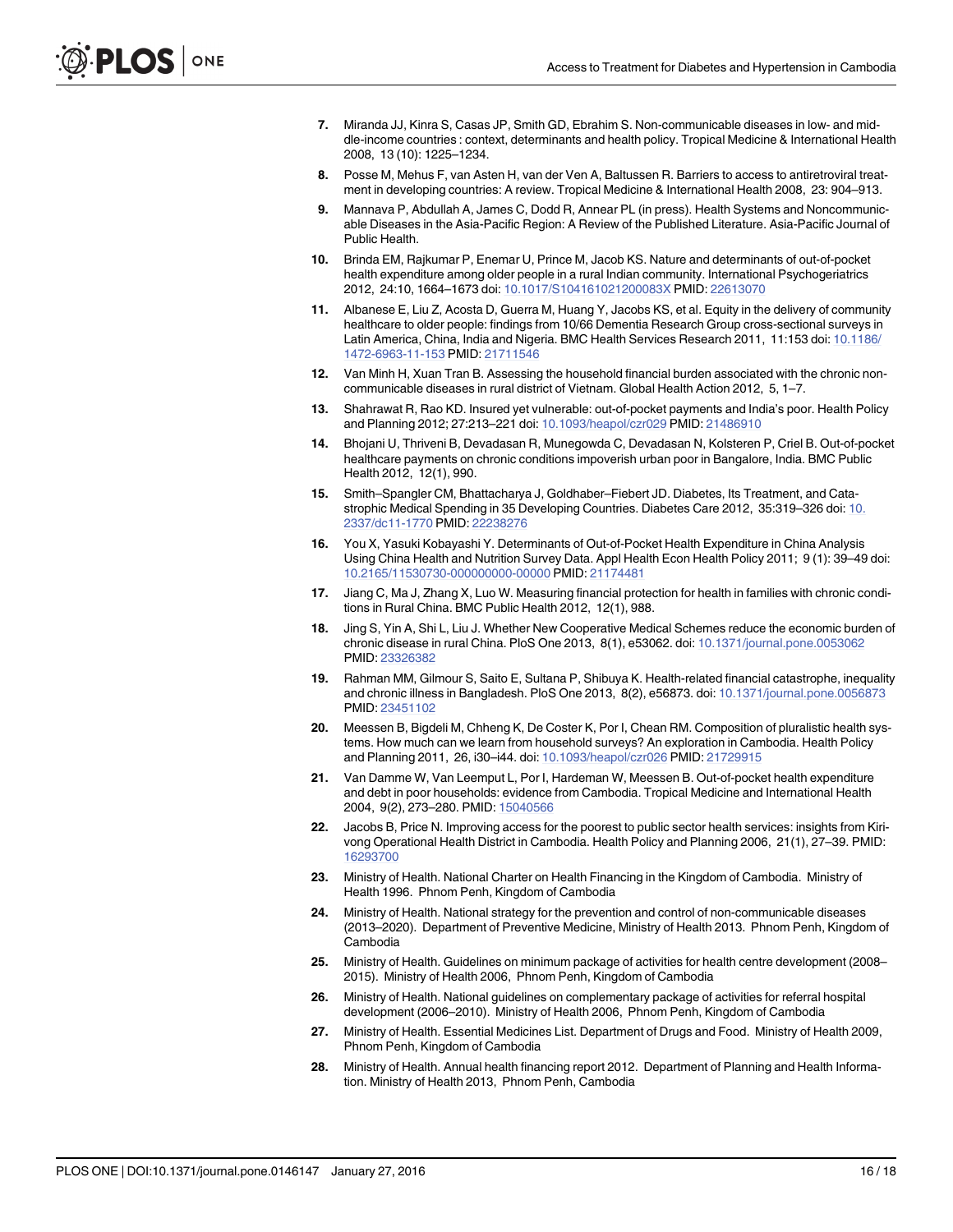- <span id="page-16-0"></span>[29.](#page-2-0) Ministry of Health (2006). Guidelines for the implementation of community-based health insurance schemes. Department of Planning and Health Information. Phnom Penh, Kingdom of Cambodia
- [30.](#page-2-0) Ministry of Health. Standard benefit package and provider payment mechanisms for health equity funds (revised June 2012). Second Health Sector Support Programme. Ministry of Health 2012, Phnom Penh, Kingdom of Cambodia
- [31.](#page-3-0) van Pelt M. Peer Education Networks for people with diabetes mellitus and/or high blood pressure in Cambodia—"Healing a Market for Health" 2005–2010. Report prepared for the Alliance for Health Policy and Systems Research, World Health Organization 2011. Geneva, Switzerland.
- [32.](#page-3-0) Eggermont N. Evaluation of a peer-education program for diabetes and hypertension in rural Cambodia. 2011 Available: <http://ebookbrowse.com/thesis-natalie-mopotsyo-evaluation-pdf-d352080109>. Accessed 21 May 2014
- [33.](#page-3-0) MoPoTsyo Annual Report 2012. MoPoTsyo 2013. Phnom Penh, Cambodia. Available: [http://www.](http://www.mopotsyo.org/Highlight/2013/02_Apr_to_Dec/Annual_Report_MoPoTsyo_2012_b.pdf) [mopotsyo.org/Highlight/2013/02\\_Apr\\_to\\_Dec/Annual\\_Report\\_MoPoTsyo\\_2012\\_b.pdf.](http://www.mopotsyo.org/Highlight/2013/02_Apr_to_Dec/Annual_Report_MoPoTsyo_2012_b.pdf) Accessed 21 May 2014
- [34.](#page-3-0) Janssens B, Van Damme W, Raleih B, Gupta J, Khem S, Soy Ty K, et al. Offering intergrated care for HIV/AIDS, diabetes and hypertension within chronic disease clinics in Cambodia. Bulletin of the World Health Organization 2007, 85 (11): 880–84 PMID: [18038079](http://www.ncbi.nlm.nih.gov/pubmed/18038079)
- [35.](#page-3-0) Raguenaud ME, Isaakidis P, Reid T, Chy S, Keuky L, Arellano G, Van Damme W. Treating 4,000 diabetic patients in Cambodia, a high prevalence but resource-limited setting: a 5-year study. BMC Medicine 2009, 7(33)
- [36.](#page-3-0) Bigdeli M, Jacobs B, Tomson G, Laing R, Ghaffar A, Dujardin B, Van Damme W. Access to medicines from a health system perspective. Health Policy and Planning 2013, 28, 692–704 doi: [10.1093/heapol/](http://dx.doi.org/10.1093/heapol/czs108) [czs108](http://dx.doi.org/10.1093/heapol/czs108) PMID: [23174879](http://www.ncbi.nlm.nih.gov/pubmed/23174879)
- [37.](#page-4-0) Peters DH, Adam T, Tran N Implementation Research: What it is and how to do it? BMJ 2013 347: f6753 doi: [10.1136/bmj.f6753](http://dx.doi.org/10.1136/bmj.f6753) PMID: [24259324](http://www.ncbi.nlm.nih.gov/pubmed/24259324)
- [38.](#page-4-0) Gilson L. Ed Health Policy and Systems Research: a Methodology Reader. Alliance for Health Policy and Systems Research. World Health Organization 2012. Geneva, Switzerland.
- [39.](#page-6-0) Ir P, Jacobs B, Meessen B, Van Damme W. Towards a typology of health-related informal credit: an exploration of borrowing practices for paying for health care by the poor in Cambodia. BMC Health Services Research 2012; 12: 383 doi: [10.1186/1472-6963-12-383](http://dx.doi.org/10.1186/1472-6963-12-383) PMID: [23134845](http://www.ncbi.nlm.nih.gov/pubmed/23134845)
- [40.](#page-11-0) Vialle-Valentin C, Serumaga B, Wagner AK, Ross-Degnan D. Evidence on access to medicines for chronic diseases from household surveys in five low- and middle-income countries. Health Policy and Planning 2015, 30 (8):1044–52 doi: [10.1093/heapol/czu107](http://dx.doi.org/10.1093/heapol/czu107) PMID: [25255920](http://www.ncbi.nlm.nih.gov/pubmed/25255920)
- [41.](#page-11-0) Wang Q, Brenner S, Leppert G, Banda TH, Kalmus O, De Allegri M. Health seeking behaviour and the related household out-of-pocket expenditure for chronic non-communicable diseases in rural Malawi. Health Policy and Planning 2015, 30 (2): 242–52 doi: [10.1093/heapol/czu004](http://dx.doi.org/10.1093/heapol/czu004) PMID: [24561879](http://www.ncbi.nlm.nih.gov/pubmed/24561879)
- 42. Peters DH, Bloom G. Developing world: Bring order to unregulated health markets. Nature, 2012, 487: 163–165. doi: [10.1038/487163a](http://dx.doi.org/10.1038/487163a) PMID: [22785295](http://www.ncbi.nlm.nih.gov/pubmed/22785295)
- 43. Bhojani U, Thriveni B, Devadasan R, Munegowda CM, Devadasan N, Criel B, et al. No longer diseases of the wealthy: prevalence and health-seeking for self-reported chronic conditions among urban poor in Southern India. BMC Health Services Research 2013, 13:306 doi: [10.1186/1472-6963-13-306](http://dx.doi.org/10.1186/1472-6963-13-306) PMID: [23938172](http://www.ncbi.nlm.nih.gov/pubmed/23938172)
- [44.](#page-12-0) World Bank. Cambodia's rural health markets. Human Development Unit, East Asia and pacific Region, The World Bank.2013,
- [45.](#page-11-0) National Institute of Statistics, Directorate General for Health, and ICF Macro.Cambodia Demographic and Health Survey 2010. Phnom Penh, Cambodia and Calverton, Maryland, USA
- [46.](#page-12-0) Porter T, Chuma J, Molyneux C. Barriers to managing chronic illness among urban households in coastal Kenya. Journal of International Development 2009; 21: 271–290
- [47.](#page-12-0) Osawa S, Walker D. Comparison of trust in public vs private health care providers in rural Cambodia. Health Policy and Planning 2011, 26: i20-i29 doi: [10.1093/heapol/czr045](http://dx.doi.org/10.1093/heapol/czr045) PMID: [21729914](http://www.ncbi.nlm.nih.gov/pubmed/21729914)
- [48.](#page-12-0) Ovesen J, Trankell I-B. Cambodians and their doctors: a medical anthropology of colonial and postcolonial Cambodia. Nordic Institute of Asian Studies 2010. NIAS PRess
- [49.](#page-12-0) Trankell I-B, Ovesen J. Pharmacists and other drug providers in Cambodia: identities and experiences. In "Medical identities: health, wellbeing and personhood. Maynard A. Eds 2007, Berghahn Books
- [50.](#page-12-0) Sarayani A, Rashidian A, Gholami K. Low utilization of diabetes medicines in Iran, despite their affordability (2000–2012): a time series and benchmarking study. BMJ Open 2014, 4: e0058859
- [51.](#page-12-0) Rahman ARA, Wang JG, Kwng KMY, Morales DD, Sritara P, Sukmawan R, and the Asian Cardiovascular Expert Forum Committee. Perception of hypertension management by patients and doctors in